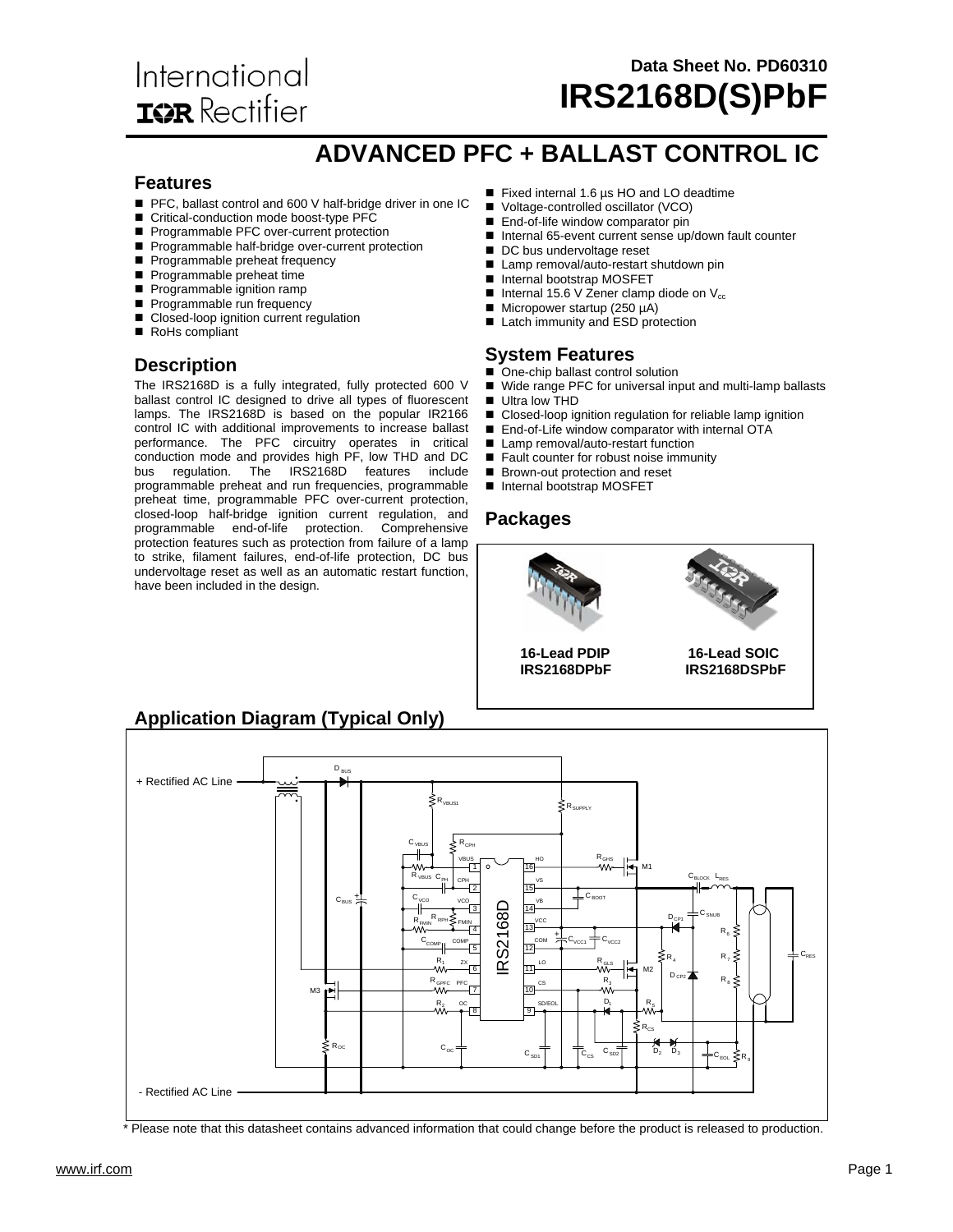

#### **Absolute Maximum Ratings**

Absolute maximum ratings indicate sustained limits beyond which damage to the device may occur. All voltage parameters are absolute voltages referenced to COM, all currents are defned positive into any lead. The thermal resistance and power dissipation ratings are measured under board mounted and still air conditions.

| Symbol                     | <b>Definition</b>                                                                                | Min.           | Max.        | <b>Units</b>          |        |  |
|----------------------------|--------------------------------------------------------------------------------------------------|----------------|-------------|-----------------------|--------|--|
| $V_B$                      | V <sub>B</sub> pin high-side floating supply voltage                                             |                | $-0.3$      | 625                   |        |  |
| $V_{\rm S}$                | V <sub>s</sub> pin high-side floating supply offset voltage                                      |                | $V_B - 25$  | $V_B + 0.3$           |        |  |
| $V_{HO}$                   | HO pin high-side floating output voltage                                                         |                | $V_S - 0.3$ | $V_B + 0.3$           | $\vee$ |  |
| $V_{LO}$                   | LO pin low-side output voltage                                                                   |                |             |                       |        |  |
| $V_{\text{PFC}}$           | PFC gate driver output voltage                                                                   |                | $-0.3$      | $V_{\text{cc}} + 0.3$ |        |  |
| $I_{O,MAX}$                | Maximum allowable output current (HO, LO, PFC) due to external<br>power transistor miller effect |                | $-500$      | 500                   | mA     |  |
| $\mathsf{I}_{\mathsf{CC}}$ | V <sub>cc</sub> current (see Note 1)                                                             |                | $-25$       | 25                    |        |  |
| $\rm V_{\rm BUS}$          | VBUS pin voltage                                                                                 |                |             |                       |        |  |
| $V_{\text{CPH}}$           | CPH pin voltage                                                                                  |                |             |                       |        |  |
| $V_{COMP}$                 | COMP pin voltage                                                                                 |                |             |                       |        |  |
| $V_{ZX}$                   | ZX pin voltage                                                                                   |                | $-0.3$      | $V_{\text{cc}} + 0.3$ | $\vee$ |  |
| $V_{OC}$                   | OC pin voltage                                                                                   |                |             |                       |        |  |
| $V_{SD/EOL}$               | SD/EOL pin voltage                                                                               |                |             |                       |        |  |
| $\rm V_{CS}$               | CS pin voltage                                                                                   |                |             |                       |        |  |
| $V_{VCO}$                  | VCO pin voltage                                                                                  | $-0.3$         | 6           | $\vee$                |        |  |
| $I_{\rm CPH}$              | CPH pin current                                                                                  |                |             |                       |        |  |
| $I_{\text{VCO}}$           | VCO pin current                                                                                  |                |             |                       |        |  |
| <b>I</b> <sub>FMIN</sub>   | FMIN pin current                                                                                 |                |             |                       |        |  |
| $I_{COMP}$                 | COMP pin current                                                                                 |                | $-5$        | 5                     | mA     |  |
| $I_{ZX}$                   | ZX pin current                                                                                   |                |             |                       |        |  |
| $I_{\rm OC}$               | OC pin current                                                                                   |                |             |                       |        |  |
| $I_{SD/EOL}$               | SD/EOL pin current                                                                               |                |             |                       |        |  |
| $I_{\text{cs}}$            | CS pin current                                                                                   |                |             |                       |        |  |
| dV/dt                      | Allowable $Vs$ pin offset voltage slew rate                                                      | $-50$          | 50          | V/ns                  |        |  |
| $P_{D}$                    | Package power dissipation @ $T_A \leq +25$ °C                                                    | $(16-Pin DIP)$ | $---$       | 1.8                   | W      |  |
|                            | $PD = (T_{JMAX} \cdot T_{A})/R_{\theta JA}$                                                      | (16-Pin SOIC)  | ---         | 1.4                   |        |  |
| $R_{\theta$ JA             |                                                                                                  | $(16-Pin DIP)$ | ---         | 70                    | °C/W   |  |
|                            | Thermal resistance, junction to ambient<br>$(16-Pin SOIC)$                                       |                | ---         | 86                    |        |  |
| $T_{\rm J}$                | Junction temperature                                                                             | -55            | 150         |                       |        |  |
| $T_{\rm S}$                | Storage temperature                                                                              |                | -55         | 150                   | °C     |  |
| $T_L$                      | Lead temperature (soldering, 10 seconds)                                                         | ---            | 300         |                       |        |  |

Note 1: This IC contains a Zener clamp structure between the chip  $V_{CC}$  and COM which has a nominal breakdown voltage of 15.6 V. This supply pin should not be driven by a DC, low impedance power source greater than the V<sub>CLAMP</sub> specified in the Electrical Characteristics section.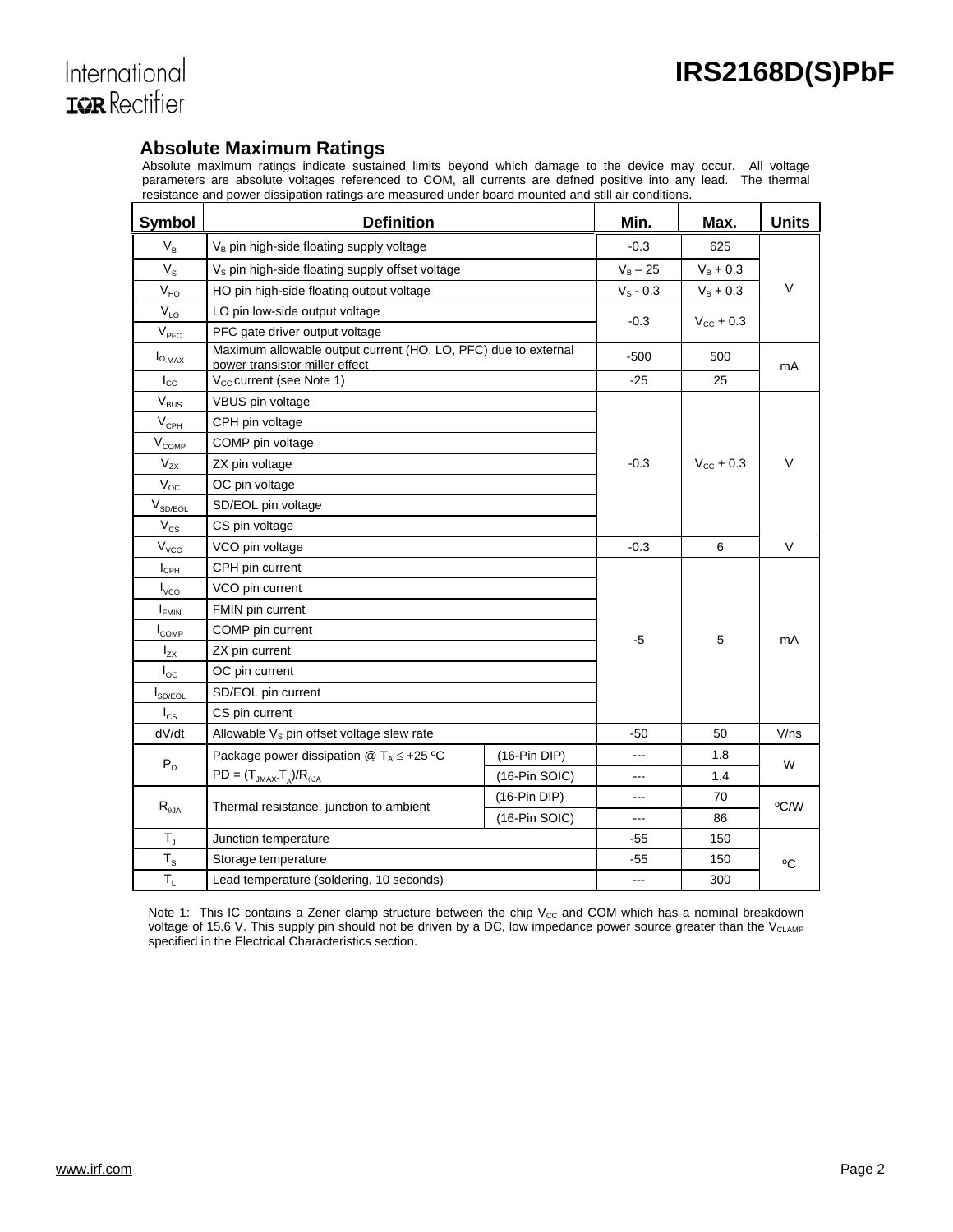### **Recommended Operating Conditions**

For proper operation the device should be used within the recommended conditions.

| <b>Symbol</b>               | <b>Definition</b>                                     | Min.                 | Max.            | <b>Units</b> |
|-----------------------------|-------------------------------------------------------|----------------------|-----------------|--------------|
| $V_B-V_S$                   | High-side floating supply voltage                     | $V_{\mathsf{BSUV+}}$ | $\rm V_{CLAMP}$ |              |
| $V_{\rm S}$                 | Steady state high-side floating supply offset voltage | $-1$                 | 600             | V            |
| $V_{\rm CC}$                | Supply voltage                                        | $V_{\text{CCUV+}}$   | $V_{CLAMP}$     |              |
| $I_{\rm CC}$                | $V_{cc}$ supply current                               | Note 2               | 10              |              |
| SD/EOL                      | SD/EOL pin current                                    |                      |                 |              |
| $^{\mathsf{I}}$ cs          | CS pin current                                        | $-1$                 | 1               | mA           |
| $\mathsf{I}_{\mathsf{OC}}$  | OC pin current                                        |                      |                 |              |
| $I_{zx}$                    | ZX pin current                                        |                      |                 |              |
| $V_{vco}$                   | VCO pin voltage                                       | $\mathbf 0$          | 5               | V            |
| $\mathsf{R}_{\textsc{fmm}}$ | FMIN pin programming resistor                         | 10                   | 300             | kΩ           |
| $T_{\rm J}$                 | Junction temperature                                  | $-25$                | 125             | °C           |

Note 2: Enough current should be supplied into the  $V_{CC}$  pin to keep the internal 15.6 V Zener clamp diode on this pin regulated at its voltage,  $V_{CLAMP}$ .

### **Electrical Characteristics**

 $V_{CC} = V_{BS} = V_{BIAS}$ =14 V +/- 0.25 V, C<sub>LO</sub> = C<sub>HO</sub> = C<sub>PFC</sub> = 1000 pF, R<sub>FMIN</sub> = 42.2 kΩ, R<sub>PH</sub> = N/C, V<sub>CPH</sub> = V<sub>VCO</sub> = 0 V,  $V_{SDEOL} = V_{COMP} = V_{CS} = V_{OC} = V_{BUS} = V_{ZX} = 0$  V,  $T_A = 25$  °C unless otherwise specified.

| Symbol                         | <b>Definition</b>                                               | Min  | Typ        | Max  | <b>Units</b> | <b>Test Conditions</b>                                                             |
|--------------------------------|-----------------------------------------------------------------|------|------------|------|--------------|------------------------------------------------------------------------------------|
|                                | <b>Supply Characteristics</b>                                   |      |            |      |              |                                                                                    |
| $\mathsf{V}_{\mathsf{CCUV}^+}$ | V <sub>cc</sub> supply undervoltage positive going<br>threshold | 11.5 | 12.5       | 13.5 |              | $V_{\rm cc}$ rising from 0 V                                                       |
| $V_{\text{CCUV}}$              | V <sub>cc</sub> supply undervoltage negative going<br>threshold |      | 10.5       | 11.5 | V            | $V_{cc}$ falling from 14 V                                                         |
| V <sub>UVHYS</sub>             | $V_{cc}$ supply undervoltage lockout hysteresis                 | 1.5  | 2.0        | 3.0  |              |                                                                                    |
| l <sub>occuv</sub>             | UVLO mode $V_{cc}$ quiescent current                            | ---  | 220        | 320  | μA           | $V_{\text{cc}} = 8 V$                                                              |
| <b>OCCFLT</b>                  | V <sub>cc</sub> quiescent current in fault mode<br>0.4<br>---   |      | MODE=FAULT |      |              |                                                                                    |
| <b>I</b> CCRUN                 | Run mode $V_{cc}$ supply current                                |      | 5.5        | 7.2  | mA           | $MODE = RUN$<br>$V_{\text{BUS}} = 4 V$<br>CSD/EOL=1 nF<br>PFC off time $= 5 \mu s$ |
| $V_{CLAMP}$                    | V <sub>cc</sub> Zener clamp voltage                             |      | 15.6       | 16.6 | $\vee$       | $I_{\text{CC}} = 10 \text{ mA}$                                                    |
|                                | <b>Floating Supply Characteristics</b>                          |      |            |      |              |                                                                                    |
| $I_{BS}$                       | $V_{\text{BS}}$ supply current                                  | ---  | 0.9        | 1.3  | mA           | MODE=PREHEAT                                                                       |
| $\mathsf{V}_{\mathsf{BSUV+}}$  | V <sub>BS</sub> supply undervoltage positive going<br>threshold | 8.0  | 9.0        | 10.0 | $\vee$       | $V_{BS}$ rising from 0 V                                                           |
| $V_{BSUV}$                     | $V_{BS}$ supply undervoltage negative going<br>threshold        | 7.0  | 8.0        | 9.0  |              | $V_{BS}$ falling from 14 V                                                         |
| $I_{LKVS}$                     | $Vs$ offset supply leakage current                              |      |            | 50   | μA           | $V_B = V_S = 600 V$                                                                |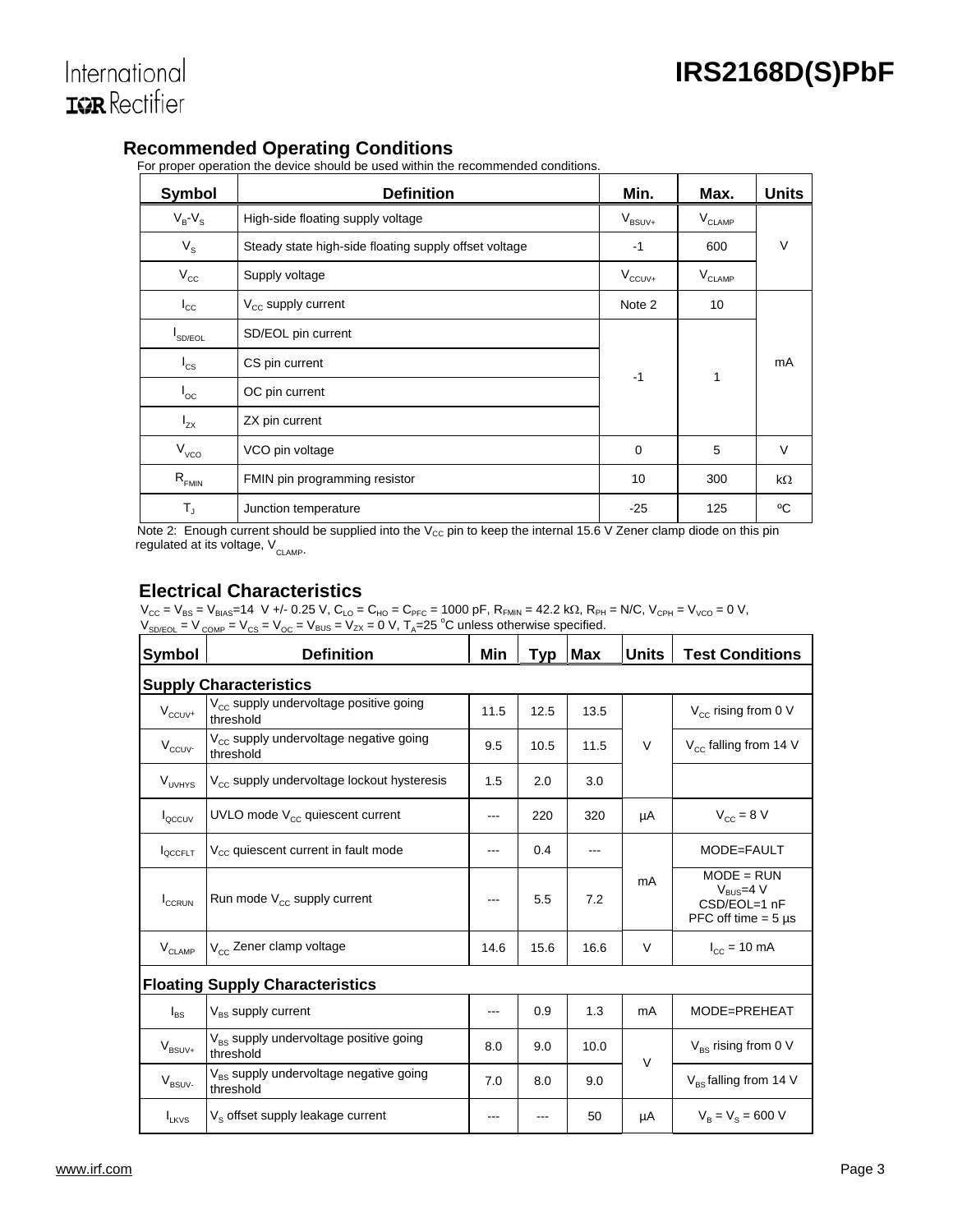International **IGR** Rectifier

### **Electrical Characteristics (cont'd)**

 $V_{CC} = V_{BS} = V_{BIAS}$ =14 V +/- 0.25 V,  $C_{LO} = C_{HO} = C_{PFC}$  = 1000 pF, R<sub>FMIN</sub> = 42.2 kΩ, R<sub>PH</sub> = N/C, V<sub>CPH</sub> = V<sub>VCO</sub> = 0 V,  $V_{SD/EOL} = V_{COMP} = V_{CS} = V_{OC} = V_{BUS} = V_{ZX} = 0 \text{ V}, T_A = 25 \text{ °C}$  unless otherwise specified.

| <b>Symbol</b>            | <b>Definition</b>                                        | Min            | <b>Typ</b>  |       | <b>Max Units</b> | <b>Test Conditions</b>                                           |
|--------------------------|----------------------------------------------------------|----------------|-------------|-------|------------------|------------------------------------------------------------------|
|                          | <b>PFC Error Amplifier Characteristics</b>               |                |             |       |                  |                                                                  |
| COMP, SOURCE             | COMP pin OTA error amplifier output current<br>Sourcing  | 20             | 30          | 40    | μA               | $MODE = RUN$<br>$V_{VBUS} = 3.5 V$<br>$V_{\text{COMP}}=4.0 V$    |
| I <sub>COMP</sub> , SINK | COMP pin OTA error amplifier output current<br>Sinking   | $-40$          | $-30$       | $-20$ |                  | $MODE = RUN$<br>$V_{VRIIS}$ = 4.5 V<br>$V_{\text{COMP}}=4.0 V$   |
| V <sub>COMPOH</sub>      | OTA error amplifier output voltage swing<br>(high state) | 12.0           | 12.5        | 13.0  |                  | $VBUS=3.5 V$<br>$I_{\text{COMP}}=I_{\text{COMP}}$ SOURCE-5<br>μA |
| $V_{COMPOL}$             | OTA error amplifier output voltage swing<br>(low state)  | 0.2            | 0.4         | 0.5   | V                | $VBUS=5.0 V$<br>I <sub>COMP</sub> =I <sub>COMP</sub> SINK+5 µA   |
| <b>VCOMPFLT</b>          | OTA error amplifier output voltage in fault<br>mode      | $---$          | $\mathbf 0$ | ---   |                  | $V_{RUS} = 4.0 V$                                                |
|                          | <b>PFC Control Characteristics</b>                       |                |             |       |                  |                                                                  |
| V <sub>VBUSREG</sub>     | V <sub>BUS</sub> internal reference voltage              | 3.9            | 4.0         | 4.1   |                  |                                                                  |
| V <sub>VBUSOV</sub>      | V <sub>BUS</sub> overvoltage comparator threshold        | 4.1            | 4.3         | 4.5   |                  | $V_{\text{COMP}} = 4.0 V$                                        |
| $V_{VBUSOV}$             | V <sub>BUS</sub> overvoltage fault reset threshold       | 4.0            | 4.15        | 4.3   | $\vee$           |                                                                  |
| $V_{zx}$                 | ZX pin threshold voltage                                 | 1.8            | 2.0         | 2.2   |                  |                                                                  |
| V <sub>ZXHYS</sub>       | ZX pin comparator hysterisis                             | 100            | 300         | 500   | mV               |                                                                  |
| $V_{ZXclamp}$            | ZX pin clamp voltage (high state)                        | 5.5            | 6.5         | 7.5   | V                | $I_{zx} = 1$ mA                                                  |
| $t_{BLANK}$              | OC pin current-sensing blank time                        | $\overline{a}$ | 300         | $---$ | ns               | $V_{BUS} = 4.0 V$<br>$V_{\text{COMP}}=4.0 V$                     |
| $t_{WD}$                 | PFC watch-dog pulse interval                             | 150            | 400         | 500   | μs               | $ZX = 0$ , $V_{\text{COMP}} = 4.0 V$                             |
|                          | <b>PFC Protection Circuitry Characteristics</b>          |                |             |       |                  |                                                                  |
| V <sub>VBUSUV</sub> .    | V <sub>BUS</sub> pin undervoltage reset threshold        | 2.7            | 3.0         | 3.3   | $\vee$           |                                                                  |
| $V_{OCTH+}$              | OC pin over-current sense threshold                      | 1.1            | 1.2         | 1.3   |                  | $V_{BUS} = V_{\text{COMP}} = 4.0 V$                              |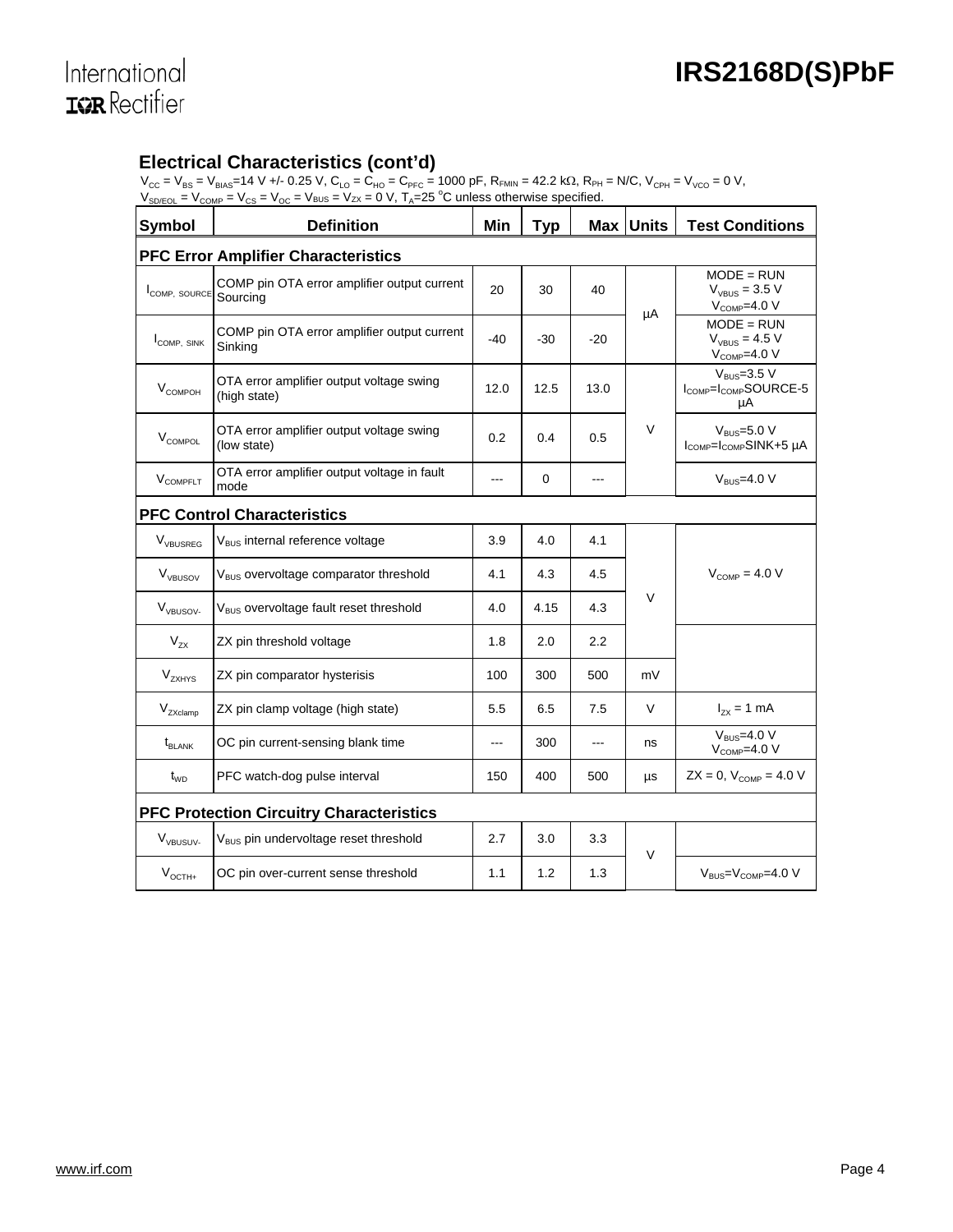# International **IQR** Rectifier

### **Electrical Characteristics (cont'd)**

 $V_{CC} = V_{BS} = V_{BIAS} = 14 V +/-0.25 V$ ,  $C_{LO} = C_{HO} = C_{PFC} = 1000 \text{ pF}$ ,  $R_{FMIN} = 42.2 \text{ k}\Omega$ ,  $R_{PH} = N/C$ ,  $V_{CPH} = V_{VCO} = 0 V$ ,  $V_{SD/EOL} = V_{COMP} = V_{CS} = V_{OC} = V_{BUS} = V_{ZX} = 0$  V,  $T_A = 25$  °C unless otherwise specified.

| Symbol                        | <b>Definition</b>                                                     | Min   | <b>Typ</b>      | <b>Max</b> | <b>Units</b> | <b>Test Conditions</b>                                          |
|-------------------------------|-----------------------------------------------------------------------|-------|-----------------|------------|--------------|-----------------------------------------------------------------|
|                               | <b>Ballast Control Oscillator Characteristics</b>                     |       |                 |            |              |                                                                 |
| $f_{\rm OSC,~RUN}$            | Half-bridge oscillator run frequency                                  | 42.5  | 44.5            | 46.5       |              | $MODE = RUN$                                                    |
| $f_{\rm OSC, PH}$             | Half-bridge oscillator preheat frequency                              | 81    | 85              | 89         | kHz          | $RPH = 42.2 k\Omega$ ,<br>$MODE = PREHEAT$                      |
| D                             | Oscillator duty cycle                                                 | ---   | 50              | ---        | %            |                                                                 |
| $t_{d, LO}$                   | LO output deadtime                                                    | 1.1   | 1.6             | 2.1        |              |                                                                 |
| $t_{d,HO}$                    | HO output deadtime                                                    | 1.1   | 1.6             | 2.1        | μs           |                                                                 |
| $V_{FMIN}$                    | $F_{MIN}$ pin voltage                                                 | 1.9   | 2.0             | 2.1        | V            | $V_{CC} = 14.0 V$                                               |
|                               | <b>Ballast Control Preheat, Ignition and Run Mode Characteristics</b> |       |                 |            |              |                                                                 |
| $V_{\text{CPHEOP+}}$          | CPH pin end of preheat rising threshold<br>voltage                    | 8.8   | 9.3             | 9.8        |              |                                                                 |
| $V_{\text{CPHSO}}$            | CPH pin start of ignition falling threshold<br>voltage                | 4.6   | 4.9             | 5.2        | V            |                                                                 |
| V <sub>VCOPH</sub>            | VCO pin preheat mode voltage                                          | $---$ | 0               | $---$      |              | $MODE = PREHEAT$                                                |
| $V_{VCOIGN}$                  | VCO pin ignition mode voltage                                         | ---   | (Open<br>Drain) |            |              | $MODE = IGNITION, V_{CS}$<br>$< V_{\text{CSTH+}}$               |
| $I_{VCOIGN}$                  | VCO pin ignition regulation discharge<br>current                      | ---   | 0.6             |            | mA           | $MODE = IGNITION$<br>$V_{VCO} = 1 V,$<br>$V_{CS}$ > $V_{CSTH+}$ |
| $V_{CPHRUN+}$                 | CPH pin run mode rising threshold voltage                             | 8.8   | 9.3             | 9.8        | V            | $MODE = IGNITION$                                               |
| <b>V<sub>VCORUN</sub></b>     | VCO pin run mode voltage                                              | ---   | (Open<br>Drain) | ---        |              | $MODE = RUN$                                                    |
|                               | <b>Ballast Control Protection Circuitry Characteristics</b>           |       |                 |            |              |                                                                 |
| $V_{\text{CSTH+}}$            | CS pin over-current sense threshold                                   | 1.1   | 1.2             | 1.3        | $\vee$       |                                                                 |
| $n_{\text{EVENTS}}$           | CS pin fault counter number of events                                 | 30    | 65              | 100        | ---          | $MODE = PREHEAT$ or<br>RUN                                      |
| $\mathsf{V}_{\mathsf{SDTH+}}$ | SD pin rising non-latched shutdown<br>threshold voltage               | 4.7   | 5.2             | 5.7        |              |                                                                 |
| V <sub>SDTH</sub>             | SD pin falling reset threshold voltage                                | 2.5   | 3.0             | 3.5        |              |                                                                 |
| $V_{EOLBIAS}$                 | EOL pin internal bias voltage                                         | 1.9   | 2.0             | 2.1        | V            |                                                                 |
| $V_{EOLTH+}$                  | EOL pin rising latched shutdown threshold<br>voltage                  | 2.85  | 3.0             | 3.15       |              | $MODE = RUN$                                                    |
| $V_{EOLTH}$                   | EOL pin falling latched shutdown threshold<br>voltage                 | 0.9   | 1.0             | 1.1        |              | $MODE = RUN$                                                    |
| <b>I</b> EOL, SOURCE          | EOL pin OTA output sourcing current                                   | ---   | 10              | ---        |              | $MODE = PREHEAT$<br>$V_{EOL} = 1.5 V$                           |
| <b>I</b> <sub>EOL, SINK</sub> | EOL pin OTA output sinking current                                    | ---   | -10             |            | μA           | $MODE = PREHEAT$<br>$V_{EOL} = 2.5 V$                           |
| $V_{\text{CPHFLT}}$           | CPH pin fault mode voltage                                            |       |                 |            |              |                                                                 |
| $V_{VCOFLT}$                  | VCO pin fault mode voltage                                            |       | 0               |            | V            | $MODE = FAULT$                                                  |
| V <sub>FMINFLT</sub>          | FMIN pin fault mode voltage                                           |       |                 |            |              |                                                                 |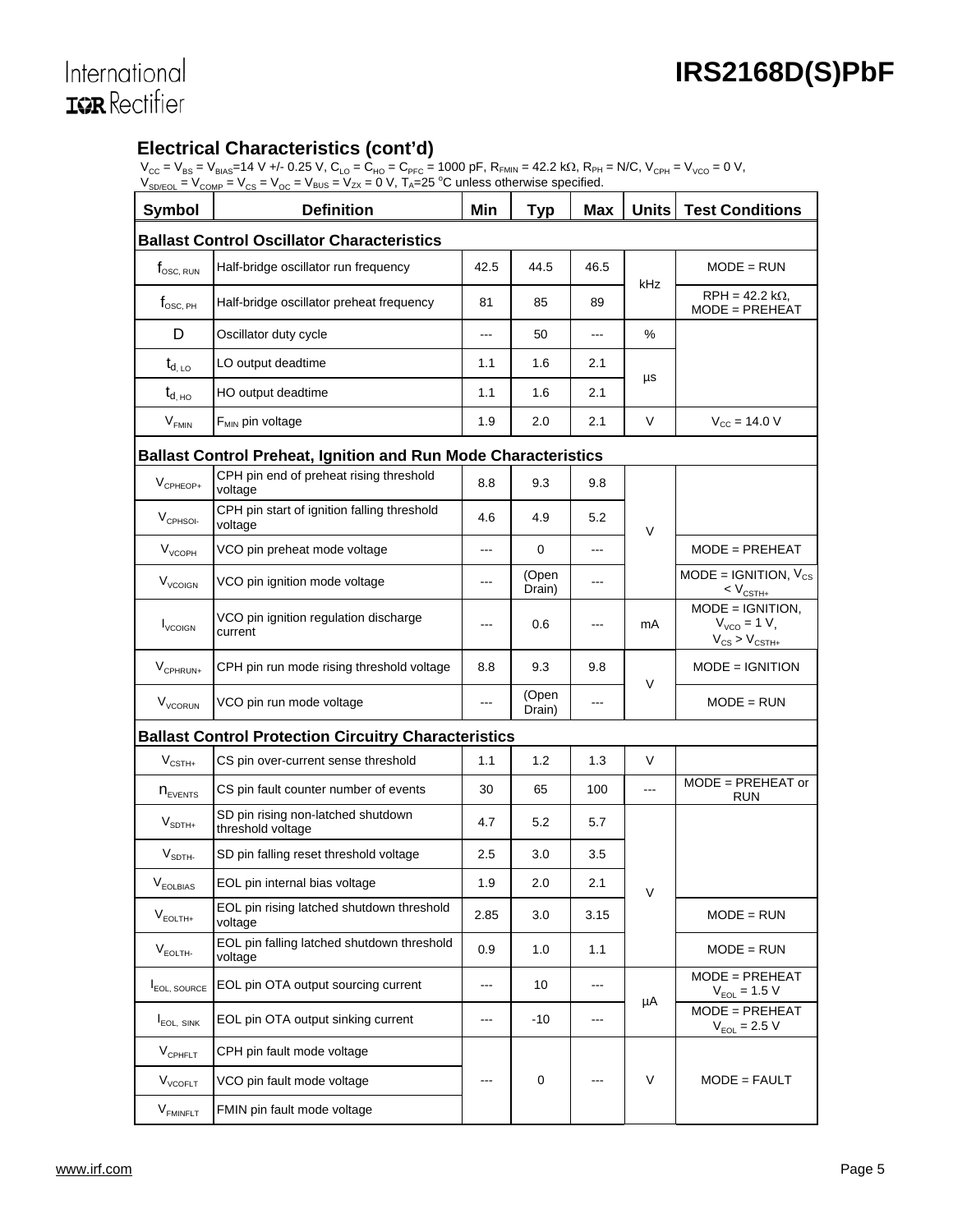# International **IGR** Rectifier

### **Electrical Characteristics (cont'd)**

 $V_{CC} = V_{BS} = V_{BIAS}$ =14 V +/- 0.25 V, C<sub>LO</sub> = C<sub>HO</sub> = C<sub>PFC</sub> = 1000 pF, R<sub>FMIN</sub> = 42.2 kΩ, R<sub>PH</sub> = N/C, V<sub>CPH</sub> = V<sub>VCO</sub> = 0 V,  $V_{SD/EOL} = V_{COMP} = V_{CS} = V_{OC} = V_{BUS} = V_{ZX} = 0$  V,  $T_A = 25$  °C unless otherwise specified.

| Gate Driver Output Characteristics (HO, LO and PFC pins) |                                      |      |              |     |        |                      |  |  |
|----------------------------------------------------------|--------------------------------------|------|--------------|-----|--------|----------------------|--|--|
| $V_{OL}$                                                 | Low-level output voltage             | ---  | <b>COM</b>   |     | $\vee$ |                      |  |  |
| $V_{OH}$                                                 | High-level output voltage            | ---  | $V_{\rm CC}$ | --- |        |                      |  |  |
| $t_{r}$                                                  | Turn-on rise time                    | ---  | 120          | 220 |        |                      |  |  |
| $t_{f}$                                                  | Turn-off fall time                   | ---  | 50           | 100 | ns     |                      |  |  |
| $I_{0+}$                                                 | Source current                       | ---  | 180          | --- | mA     |                      |  |  |
| $I_{0}$                                                  | Sink current                         | ---  | 260          | --- |        |                      |  |  |
|                                                          | <b>Bootstrap FET Characteristics</b> |      |              |     |        |                      |  |  |
| $V_{B/ON}$                                               | $V_B$ when the bootstrap FET is on   | 13.0 | 13.4         | --- | $\vee$ |                      |  |  |
| I <sub>B/CAP</sub>                                       | $V_B$ source current when FET is on  | 40   | 55           |     | mA     | $C_{BS} = 0.1 \mu F$ |  |  |
| $I_{B/10V}$                                              | $V_B$ source current when FET is on  | 9    | 12           |     |        | $V_B = 10 V$         |  |  |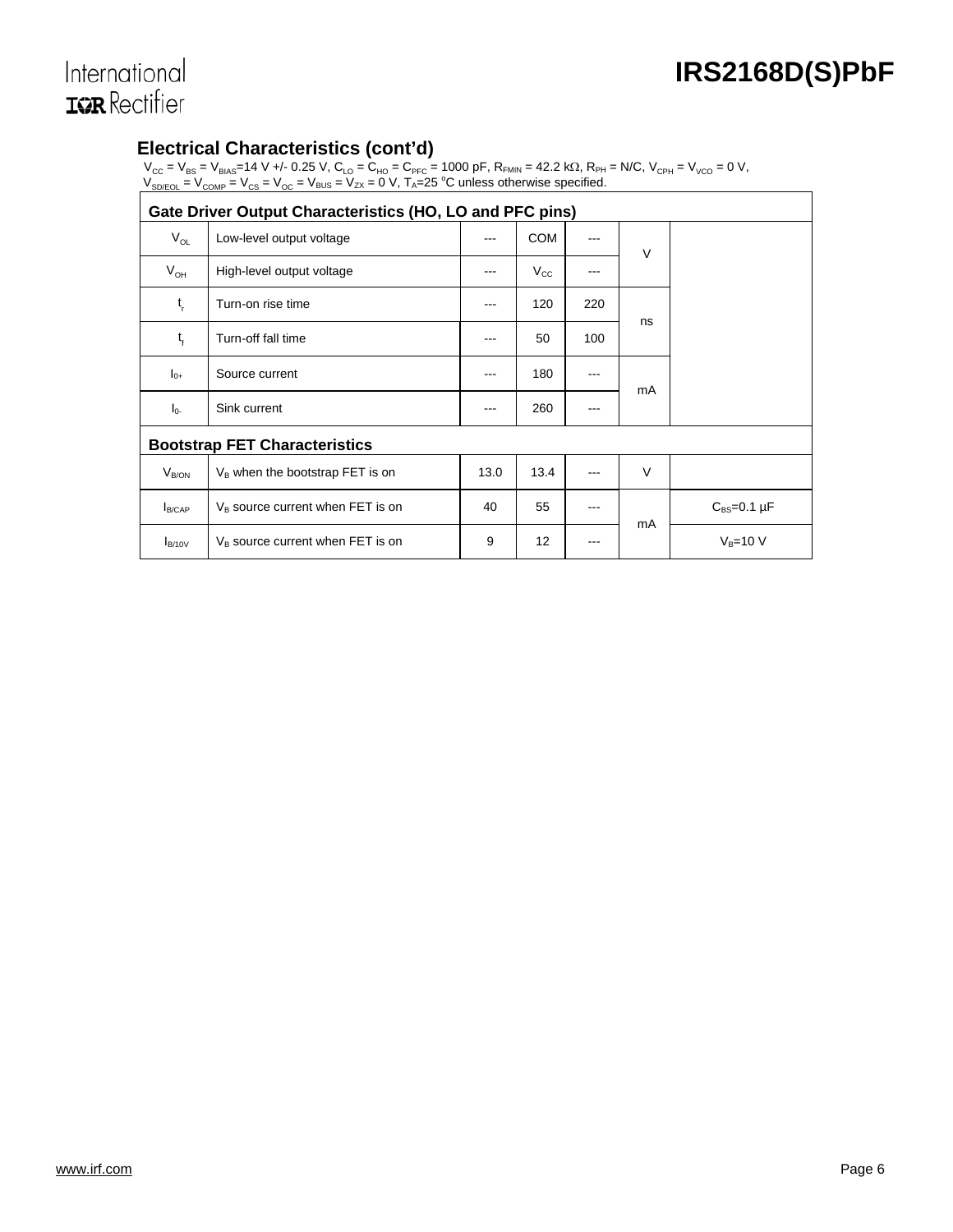

### **Schematic Block Diagram**



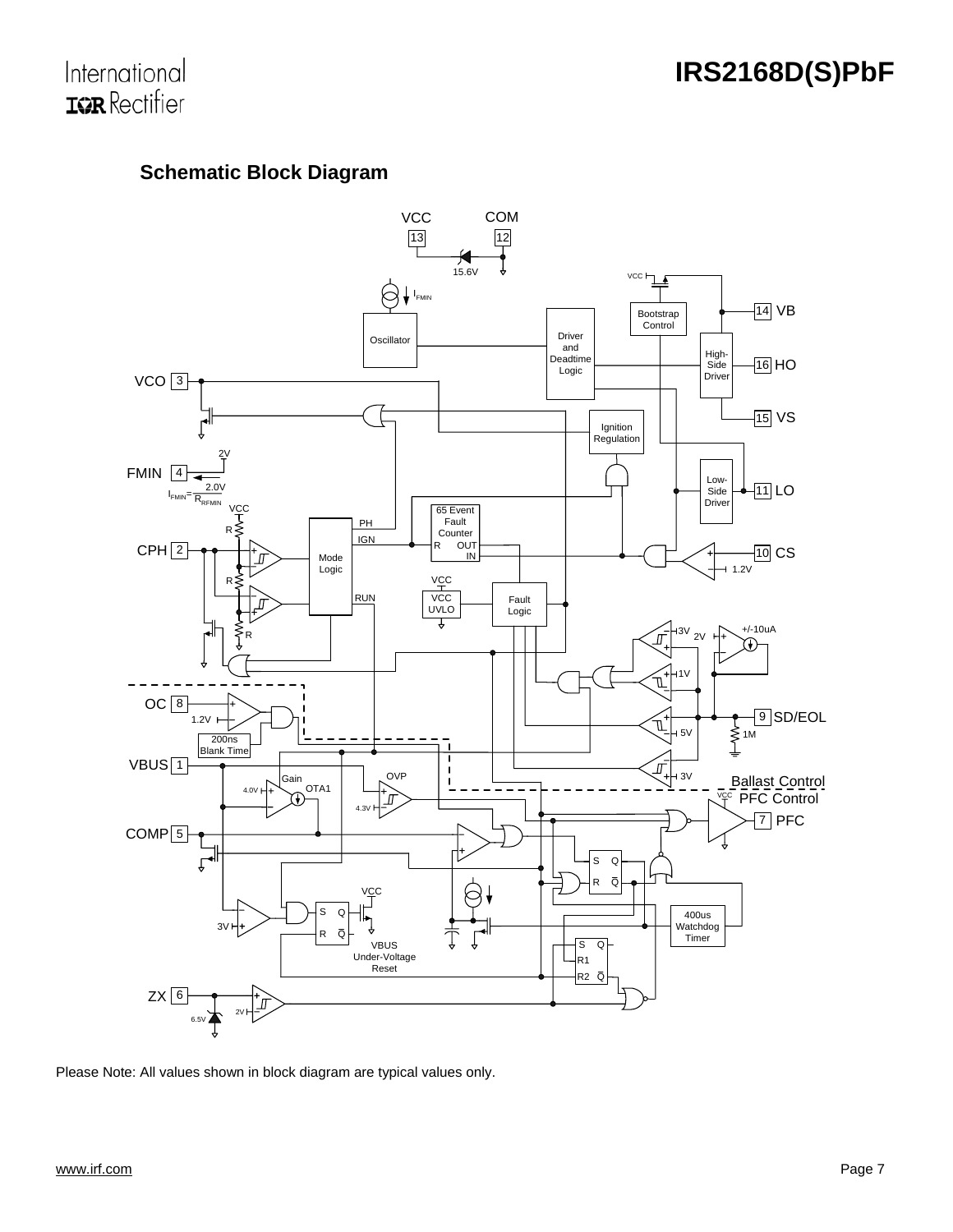

### **State Diagram**



All values are typical. Please refer to application diagram on page 1.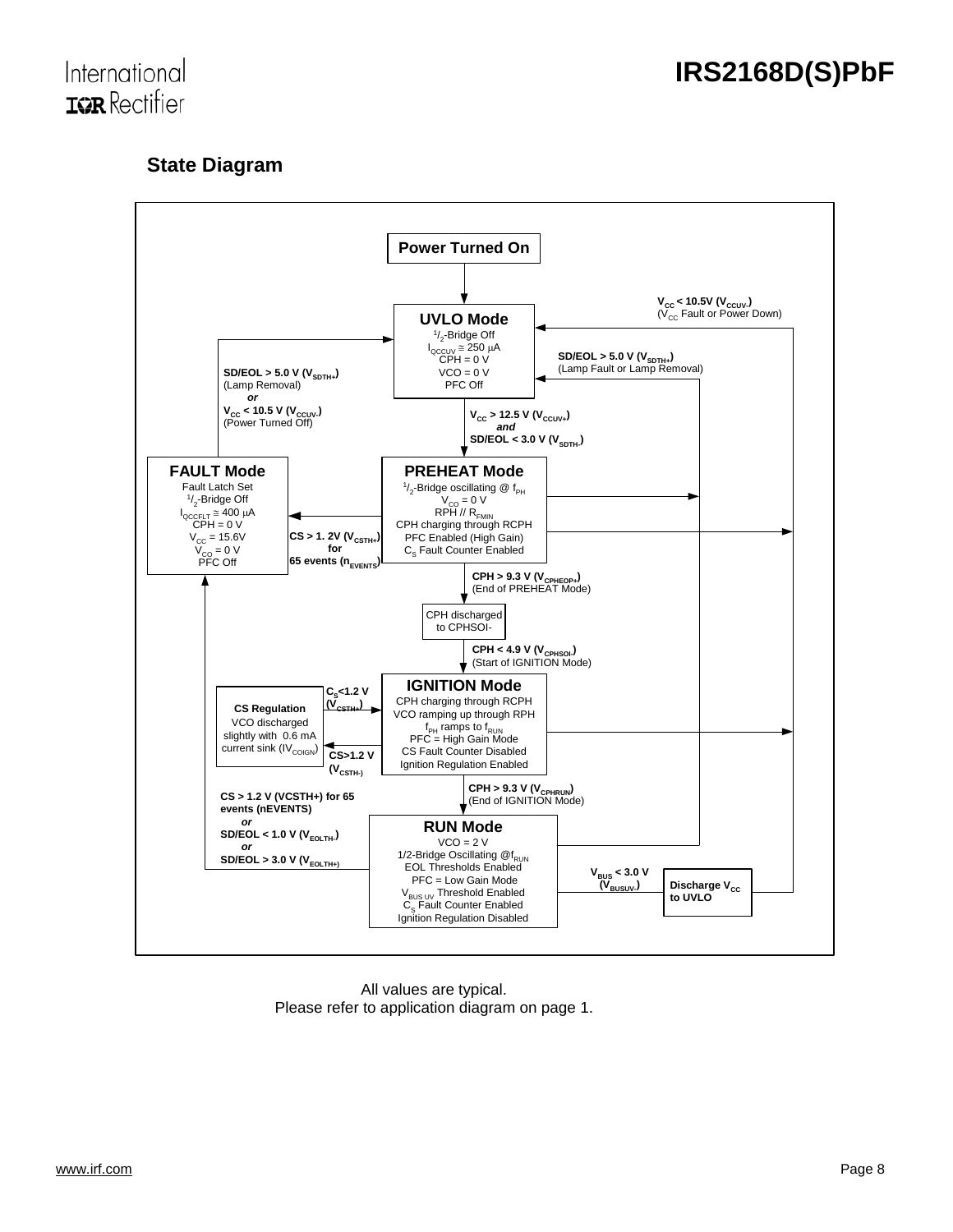

### **Lead Assignments & Definitions**

| <b>VBUS</b><br>$\circ$                 | HO<br>16        | Pin# | Symbol      | Description                                       |
|----------------------------------------|-----------------|------|-------------|---------------------------------------------------|
|                                        |                 | 1    | <b>VBUS</b> | DC bus sensing input                              |
| CPH<br>$\overline{2}$                  | <b>VS</b><br>15 | 2    | <b>CPH</b>  | Preheat timing input                              |
|                                        |                 | 3    | <b>VCO</b>  | Voltage controlled oscillator/ignition ramp input |
| <b>VCO</b><br>3                        | <b>VB</b><br>14 | 4    | <b>FMIN</b> | Oscillator minimum frequency setting              |
|                                        |                 | 5    | <b>COMP</b> | PFC error amplifier compensation                  |
| $\overline{\mathbf{8}}$<br><b>FMIN</b> | <b>VCC</b>      | 6    | ZX          | PFC zero-crossing detection                       |
| 4                                      | 13              | 7    | <b>PFC</b>  | PFC gate driver output                            |
| COMP                                   | COM             | 8    | OC.         | PFC current sensing input                         |
| .<br>တ<br>5                            | 12              | 9    | SD/EOL      | Shutdown/end of life sensing input                |
| ZX                                     | LO              | 10   | CS.         | Half-Bridge current sensing input                 |
| ≃<br>6                                 | 11              | 11   | LO          | Low-side gate driver output                       |
| PFC                                    | <b>CS</b>       | 12   | <b>COM</b>  | IC power & signal ground                          |
| $\overline{7}$                         | 10 <sup>1</sup> | 13   | VCC         | Logic & low-side gate driver supply               |
| $_{\rm OC}$                            | SD/EOL          | 14   | <b>VB</b>   | High-side gate driver floating supply             |
| 8                                      | 9               | 15   | VS.         | High voltage floating return                      |
|                                        |                 | 16   | HO          | High-side gate driver output                      |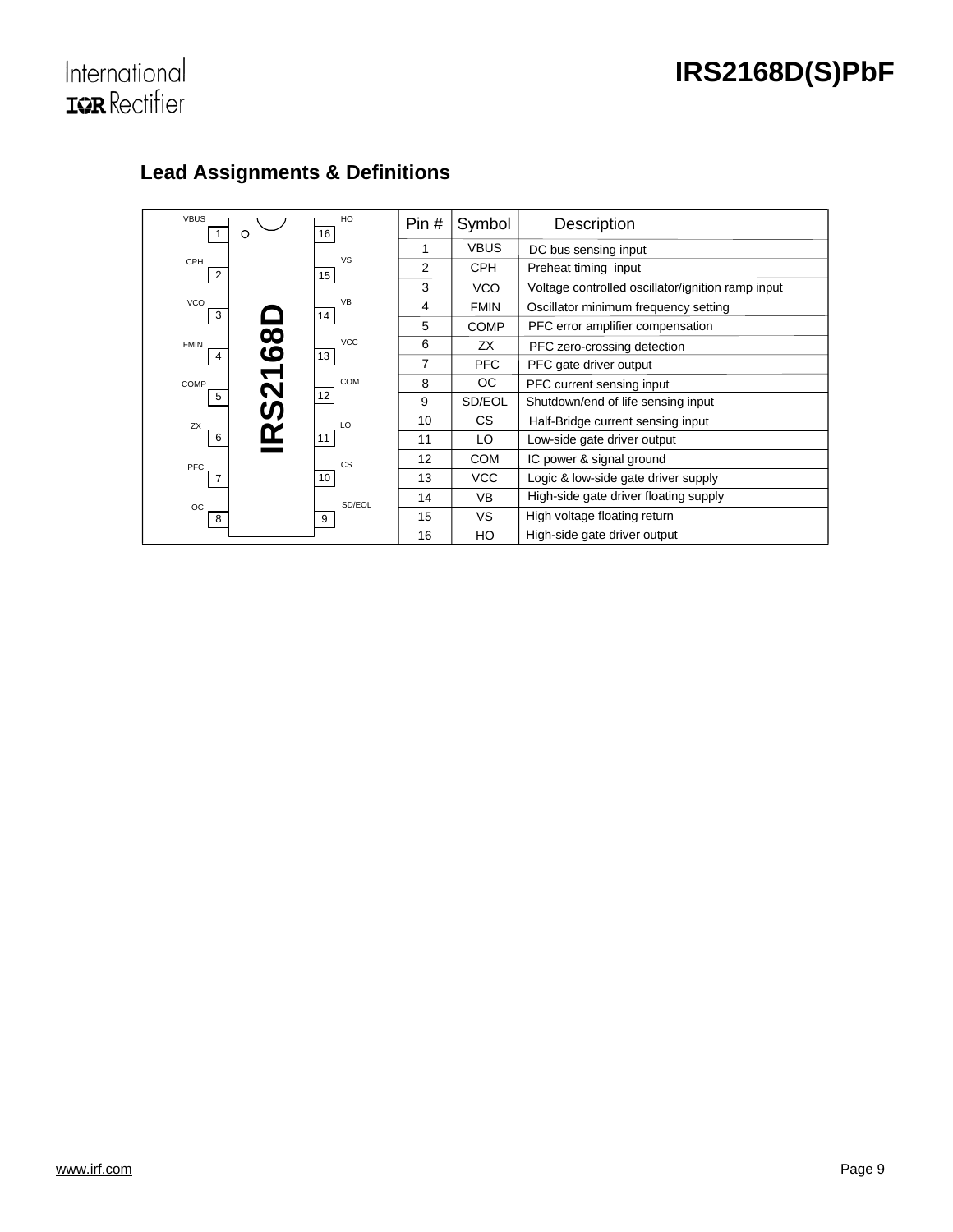



### **Timing Diagrams Ballast Section**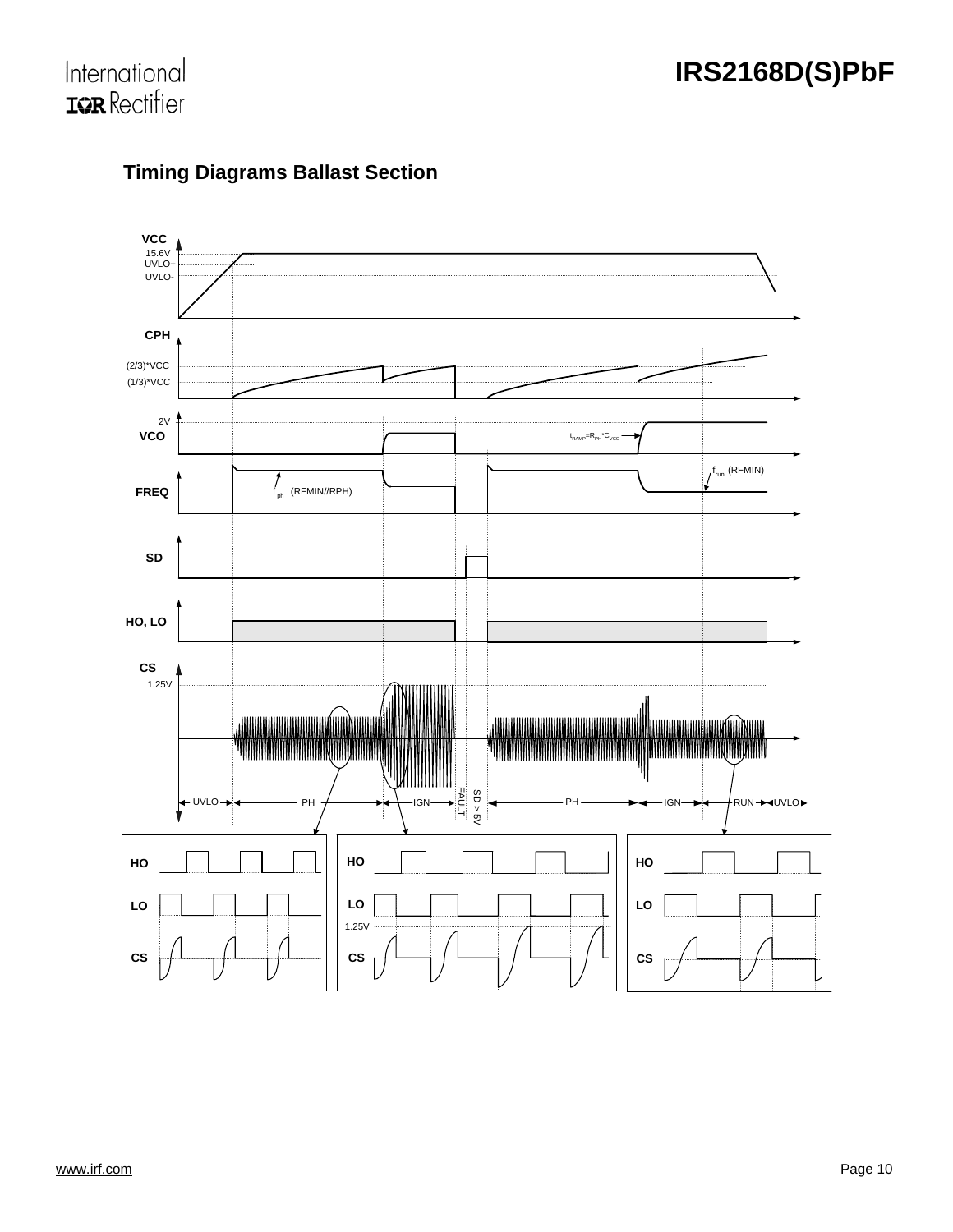### International **TOR** Rectifier

#### **I. Ballast Section Functional Description**

### Undervoltage Lockout Mode (UVLO)

The undervoltage lockout mode (UVLO) is defined as the state the IC is in when  $V_{CC}$  is below the turn-on threshold of the IC. To identify the different modes of the IC, refer to the State Diagram shown on page 3 of this document. The IRS2168D undervoltage lockout is designed to maintain an ultra low supply current of 250  $\mu$ A ( $I_{\text{OCCUV}}$ ), and to guarantee the IC is fully functional before the high- and low-side output drivers are activated. Figure 1 shows an efficient supply voltage using the micro-power start-up current of the IRS2168D together with a snubber charge pump from the half-bridge output ( $R_{VCC}$ ,  $C_{VCC1}$ ,  $C_{VCC2}$ , C<sub>SNUB</sub>, D<sub>CP1</sub> and D<sub>CP2</sub>).



**Figure 1:** Start-up and supply circuitry

The  $V_{CC}$  capacitors ( $C_{VCC1}$  and  $C_{VCC2}$ ) are charged by the current through supply resistor  $(R<sub>VCC</sub>)$  minus the start-up current drawn by the IC. This resistor is chosen to set the desired AC line input voltage turn-on threshold for the ballast. When the voltage at  $V_{CC}$  exceeds the IC start-up threshold ( $V_{\text{CCUV+}}$ ) and the SD pin is below 3.0 V ( $V_{\text{SDTH-}}$ ), the IC turns on and LO begins to oscillate. The capacitors at  $V_{CC}$  begin to discharge due to the increase in IC operating current (Fig. 2). The high-side supply voltage,  $V_B$ , begins to increase as capacitor  $C_{BS}$  is charged through the internal bootstrap MOSFET during the LO ontime of each LO switching cycle. When the  $V_B V_S$  voltage exceeds the high-side start-up threshold  $(V_{BSUV+})$ , HO then begins to oscillate. This may take several cycles of LO to charge  $V_B-V_S$  above  $V_{BSUV+}$  due to  $R_{DSon}$  of the internal bootstrap MOSFET.



**Figure 2:** V<sub>cc</sub> supply voltage

When LO and HO are both oscillating, the external MOSFETs (MHS and MLS) are turned on and off with a 50% duty cycle and a non-overlapping deadtime of 1.6  $\mu s$  (t<sub>d</sub>). The half-bridge output (pin V<sub>s</sub>) begins to switch between the DC bus voltage and COM. During the deadtime between the turn-off of LO and the turn-on of HO, the half-bridge output voltage transitions from COM to the DC bus voltage at a dV/dt rate determined by the snubber capacitor  $(C_{SNUB})$ . As the snubber capacitor charges, current will flow through the charge pump diode  $(D_{CP2})$  to  $V_{CC}$ . After several switching cycles of the halfbridge output, the charge pump and the internal 15.6 V Zener clamp of the IC take over as the supply voltage. Capacitor  $C_{VCC2}$  supplies the IC current during the  $V_{CC}$ discharge time and should be large enough such that  $V_{CC}$  does not decrease below UVLO- before the charge pump takes over. Capacitor  $C_{VCC1}$  is required for noise filtering and must be placed as close as possible and directly between  $V_{CC}$  and COM, and should not be lower than 0.1 µF Resistors  $R_1$  and  $R_2$  are recommended for limiting high currents that can flow to  $V_{CC}$  from the charge pump during hard-switching of the half-bridge or during lamp ignition. The internal bootstrap MOSFET and supply capacitor  $(C_{BS})$  comprise the supply voltage for the high side driver circuitry. During UVLO mode, the high- and low-side driver outputs HO and LO are both low, the internal oscillator is disabled, and pin CPH is connected internally to COM for resetting the preheat time.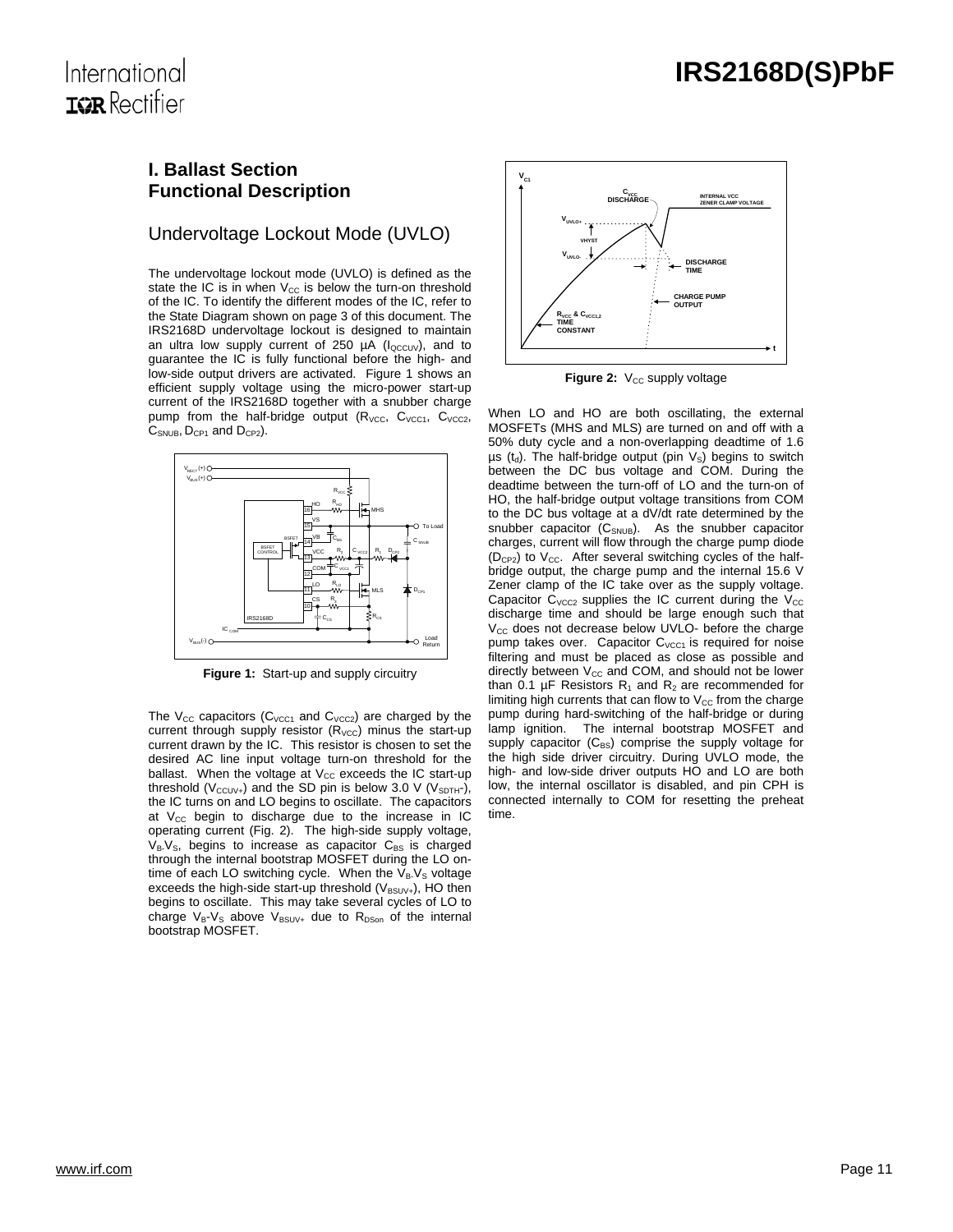### International **TOR** Rectifier

### Preheat Mode (PH)

The IRS2168D enters preheat mode when  $V_{CC}$  exceeds the UVLO positive-going threshold  $(V_{\text{CCUV+}})$ . The internal MOSFET that connects pin CPH to COM is turned off and an external resistor (Fig. 3) begins to charge the external preheat timing capacitor  $(C_{PH})$ . LO and HO begin to oscillate at a higher soft-start frequency and ramp down quickly to the preheat frequency. The VCO pin is connected to COM through an internal



**Figure 3:** Preheat circuitry

MOSFET M1 so the preheat frequency is determined by the equivalent resistance at the FMIN pin formed by the parallel combination of resistors R<sub>FMIN</sub> and R<sub>PH</sub>. The frequency remains at the preheat frequency until the voltage on pin  $C_{PH}$  exceeds approvixmately  $2/3*\text{V}_{CC}$ (V<sub>CPHEOP+</sub>) and the IC enters Ignition Mode. During preheat mode, the over-current protection on pin CS and the 65-cycle (n<sub>EVENTS</sub>) consecutive over-current fault counter are both enabled. The PFC circuit is working in high-gain mode (see PFC section) and keeps the DC bus voltage regulated at a constant level.

### Ignition Mode (IGN)

The IRS2168D ignition mode is defined by the second time C<sub>PH</sub> charges from  $1/3$ <sup>\*</sup>V<sub>CC</sub> (V<sub>CPHSOI</sub>) to  $2/3$ <sup>\*</sup>V<sub>CC</sub> (VCPHRUN+). When the voltage on pin CPH exceeds  $2/3$ <sup>\*</sup>V<sub>cc</sub> (V<sub>CPHRUN+</sub>) for the first time, pin CPH is discharged quickly through an internal MOSFET down to  $1/3$ <sup>\*</sup>V<sub>cc</sub>  $(V_{\text{CPHSO}})$  (see Figs. 4 and 5). The internal MOSFET turns off and the voltage on pin C<sub>PH</sub> begins to increase again. The internal MOSFET M1 at pin  $V_{CO}$  turn

off and resistor  $R_{PH}$  is disconnected from COM. The equivalent resistance at the FMIN pin increases from the parallel combination (R<sub>PH</sub>//R<sub>FMIN</sub>) to R<sub>FMIN</sub> at a rate programmed by the external capacitor at pin VCO  $(C_{VCO})$ and resistor  $R_{PH}$ . This causes the operating frequency to ramp down smoothly from the preheat frequency through the ignition frequency to the final run frequency. During this ignition ramp, the frequency sweeps through the resonance frequency of the lamp output stage to ignite the lamp.



Figure 4: C<sub>PH</sub> and VCO timing diagram



**Figure 5:** Ignition circuitry

The over-current threshold on pin CS will protect the ballast against a non-strike or open-filament lamp fault condition. The voltage on pin CS is defined by the lower half-bridge MOSFET current flowing through the external current sensing resistor  $R_{CS}$ . This resistor programs the maximum peak ignition current (and therefore peak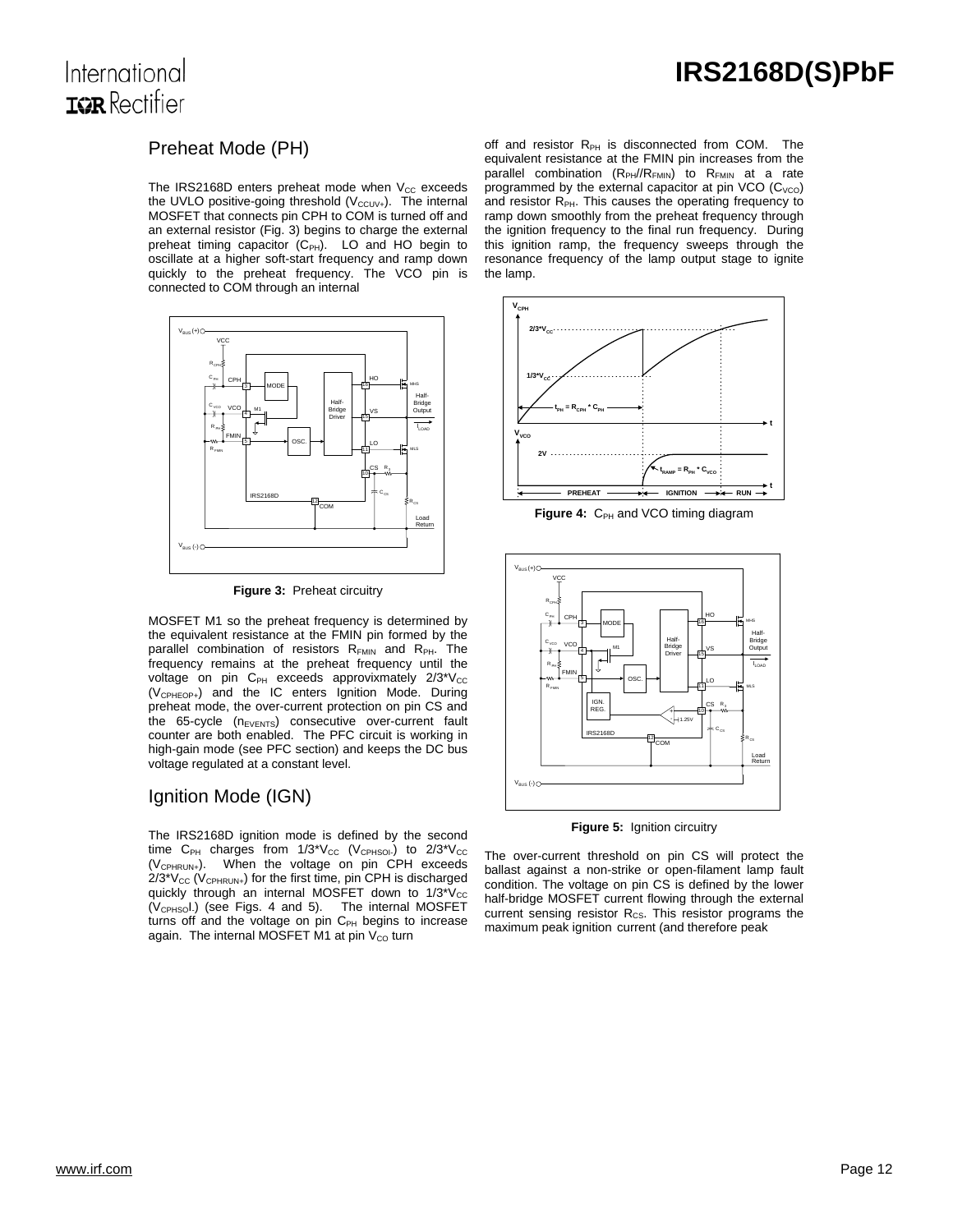# International **IGR** Rectifier

ignition voltage) of the ballast output stage. Should this voltage exceed the internal threshold of 1.2 V ( $V_{\text{CSTH+}}$ ), the ignition regulation circuit controls the voltage on the VCO pin to increase the frequency slightly (see Fig. 6). This cycle-by-cycle feedback from the  $C_S$  pin to the VCO pin will adjust the frequency each cycle to limit the amplitude of the current for the entire duration of ignition mode.



**Figure 6:** Ignition regulation timing diagram

When  $C_{PH}$  exceeds  $2/3^*V_{CC}$  ( $V_{CPHRUN+}$ ) for the second time, the IC enters run mode and the fault counter becomes enabled. The ignition regulation disabled in run mode but the IC will enter fault mode after 65 ( $n_{\text{EVENTS}}$ ) consecutive over-current faults and gate driver outputs HO, LO and PFC will be latched low.

The output voltage of the ballast will increase during the ignition ramp  $t_{\text{RAMP}}$  because the frequency ramp down from the preheat frequency to the ignition frequency and will be constant during ignition because the ignition regulation circuit will regulate the amplitude of the current for the entire duration of the ignition time  $t_{IGN}$  (Figs. 7 and 8).

During ignition mode, the PFC circuit is working in highgain mode and keeps the DC bus voltage regulated at a constant level. The high-gain mode is necessary to prevent the DC bus from decreasing during lamp ignition or ignition regulation. Also during ignition mode, the SD/EOL fault is disabled.



 **Figure 7:** Ballast output voltage and CPH pin during preheat and ignition with deactivated lamp, time span 100ms



**Figure 8:** Ballast output voltage and CPH pin during preheat and ignition with deactivated lamp, time span 50ms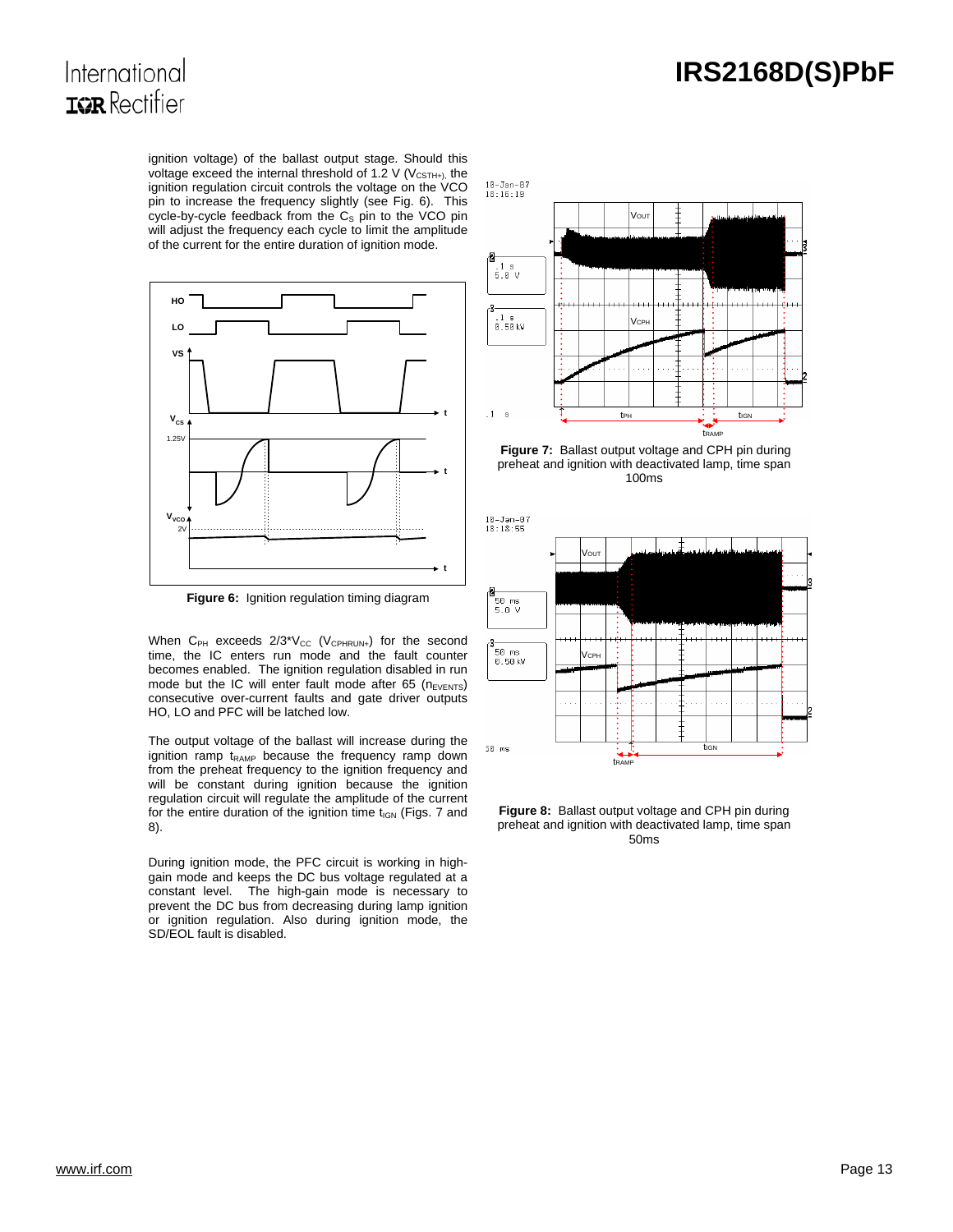### International **TOR** Rectifier

### Run Mode (RUN)

Once  $V_{CC}$  has exceeded  $2/3*V_{CC}$  (V<sub>CPHRUN+</sub>) for the second time, the IC enters run mode. CPH continues to charge up to  $V_{CC}$ . The operating frequency is at the minimum frequency (after the ignition ramp) and is programmed by the external resistor  $(R_{FMIN})$  at the FMIN pin. Should hard-switching occur at the half-bridge at any time (open-filament, lamp removal, etc.), the voltage across the current sensing resistor  $(R_{\text{cs}})$  will exceed the internal threshold of 1.2 V ( $V_{\text{CSTH+}}$ ) and the fault counter will begin counting (see Fig. 5). Should the number of consecutive over-current faults exceed 65 ( $n_{\text{EVENTS}}$ ), the IC will enter fault mode and the HO, LO and PFC gate driver outputs will be latched low. During run mode, the end-of-life (EOL) window comparator and the DC bus undervoltage reset are both enabled.

### DC Bus Undervoltage Reset

Should the DC bus decrease too low during a brown-out line condition or over-load condition, the resonant output stage to the lamp can shift near or below resonance. This can produce hard switching at the half- bridge that can damage the half-bridge switches, or, the DC bus can decrease too far and the lamp can extinguish. To protect against this, the V<sub>BUS</sub> pin includes a 3.0 V undervoltage reset threshold V<sub>BUSUV</sub>.. When the IC is in run mode and the voltage at the  $V_{BUS}$  pin decreases below 3.0 V ( $V_{BUSUV}$ -),  $V_{CC}$  will be discharged through an internal MOSFET down to the  $V_{\text{CCUV}}$  threshold and all gate driver outputs will be latched low. For proper ballast design, the designer should set the over-current limit of the PFC section such that the DC bus does not drop until the AC line input voltage falls below the minimum rated input voltage of the ballast (see PFC section). When the PFC over-current limit is correctly set, the DC bus voltage will start to decrease when over-current is reached during low-line conditions. The voltage measured at the  $V_{BUS}$  pin will decrease below the internal 3.0 V threshold  $V_{\text{BUS}}$ and the ballast will turn off cleanly. The pull-up resistor to  $V_{\text{CC}}$  (R<sub>VCC</sub>) will then turn the ballast on again when the AC input line voltage increases high enough again where  $V_{\text{CC}}$ exceeds  $V_{\text{CCUV+}}$ .  $R_{\text{VCC}}$  should be set to turn the ballast on at the minimum specified ballast input voltage and the PFC over-current should be set somewhere below this level. This hysteresis will result in clean turn-on and turnoff of the ballast.

### SD/EOL and CS Fault Mode

Should the voltage at the SD/EOL pin exceed 3.0 V  $(V_{EOLTH+)}$  or decrease below 1.0 V ( $V_{EOLTH-}$ ) during run mode, an end-of-life (EOL) fault condition has occurred and the IC enters fault mode. LO, HO and PFC gate driver outputs are all latched off in the 'low' state. CPH is discharged to COM for resetting the preheat time and VCO is discharged to COM for resetting the frequency. To exit fault mode,  $V_{CC}$  can be decreased below  $V_{CCUV}$ . (ballast power off) or the SD pin can be increased above 5.0 V ( $V_{SDTH+}$ ) (lamp removal). Either of these will force the IC to enter UVLO mode (see State Diagram, page 3). Once  $V_{CC}$  is above  $V_{CCUV+}$  (ballast power on) and SD is pulled above 5.0 V ( $V_{SDTH+}$ ) and back below 3.0 V ( $V_{SDTH-}$ ) (lamp re-insertion), the IC will enter preheat mode and begin oscillating again.

The current sense function will force the IC to enter fault mode only after the voltage at the CS pin has been greater than 1.2 V ( $V_{\text{CSTH+}}$ ) for 65 (n<sub>EVENTS</sub>) consecutive cycles of LO. The voltage at the CS pin is AND-ed with LO (see Fig. 9) so it will work with pulses that occur during the LO on-time or DC. If the over-current faults are not consecutive, then the internal fault counter will count back down each cycle when there is no fault. Should an over-current fault occur only for a few cycles and then not occur again, the counter will eventually reset to zero. The over-current fault counter is enabled during preheat and run modes and disabled during ignition mode.



**Figure 9:** Fault counter timing diagram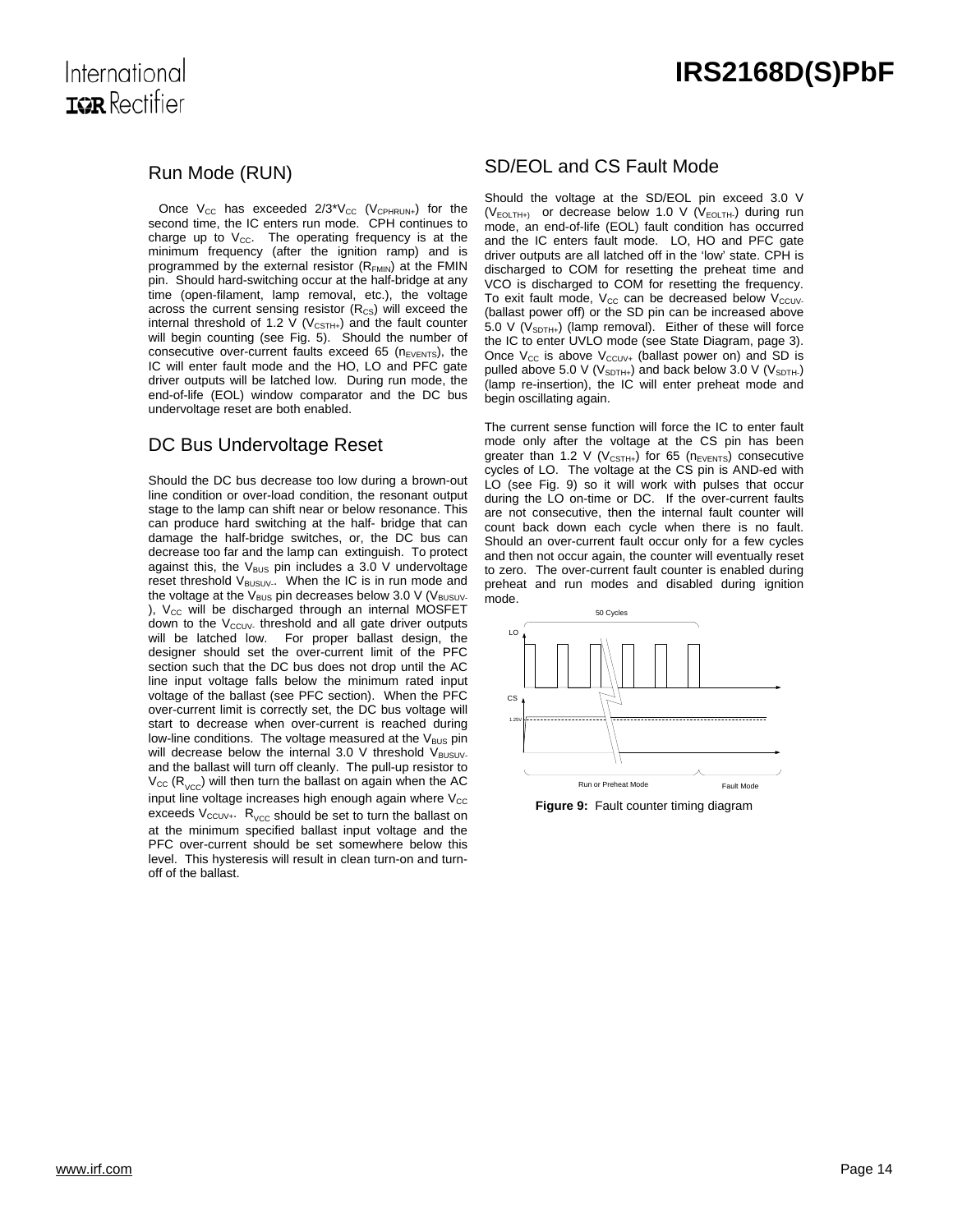t

# **TOR** Rectifier

International

### **II. PFC Section Functional Description**

In most electronic ballasts it is necessary to have the circuit act as a pure resistive load to the AC input line voltage. The degree to which the circuit matches a pure resistor is measured by the phase shift between the input voltage and input current and how well the shape of the input current waveform matches the shape of the sinusoidal input voltage. The cosine of the phase angle between the input voltage and input current is defined as the power factor (PF), and how well the shape of the input current waveform matches the shape of the input voltage is determined by the total harmonic distortion (THD). A power factor of 1.0 (maximum) corresponds to zero phase shift and a THD of 0% and represents a pure sinusoidal waveform (no distortion). For this reason it is desirable to have a high PF and a low THD. To achieve this, the IRS2168D includes an active power factor correction (PFC) circuit.

The control method implemented in the IRS2168D is for a boost-type converter (Fig. 10) running in criticalconduction mode (CCM). This means that during each switching cycle of the PFC MOSFET, the circuit waits until the inductor current discharges to zero before turning the PFC MOSFET on again. The PFC MOSFET is turned on and off at a much higher frequency (>10 kHz) than the line input frequency (50 to 60 Hz).



 **Figure 10:** Boost converter circuit

When the switch  $M<sub>PFC</sub>$  is turned on, the inductor  $L<sub>PFC</sub>$  is connected between the rectified line input (+) and (-) causing the current in L<sub>PFC</sub> to charge up linearly. When  $M<sub>PFC</sub>$  is turned off,  $L<sub>PFC</sub>$  is connected between the rectified line input  $(+)$  and the DC bus capacitor  $C_{\text{BUS}}$  (through diode  $D<sub>PFC</sub>$ ) and the stored current in  $L<sub>PFC</sub>$  flows into  $C<sub>BUS</sub>$ .  $M<sub>PFC</sub>$  is turned on and off at a high frequency and the voltage on  $C_{\text{BUS}}$  charges up to a specified voltage. The feedback loop of the IRS2168D regulates this voltage to a fixed value by continuously monitoring the DC bus voltage and adjusting the on-time of  $M<sub>PEC</sub>$  accordingly. For an increasing DC bus the on-time is decreased, and for a decreasing DC bus the on-time is increased. This negative feedback control is performed with a slow loop speed and a low loop gain such that the average inductor current smoothly follows the low-frequency line input voltage for high power factor and low THD. The on-time of  $M<sub>PFC</sub>$  therefore appears to be fixed (with an additional modulation to be discussed later) over several cycles of the line voltage. With a fixed on-time, and an off-time determined by the inductor current discharging to zero, the result is a system where the switching frequency is free-running and constantly changing from a high frequency near the zero crossing of the AC input line voltage, to a lower frequency at the peaks (Fig. 11).



Figure 11: Sinusoidal line input voltage (solid line), triangular PFC Inductor current and smoothed sinusoidal line input current (dashed line) over one half-cycle of the AC line input voltage

When the line input voltage is low (near the zero crossing), the inductor current will charge up to a small amount and the discharge time will be fast resulting in a high switching frequency. When the input line voltage is high (near the peak), the inductor current will charge up to a higher amount and the discharge time will be longer giving a lower switching frequency.

The PFC control circuit of the IRS2168D (Fig. 12) includes five control pins: V<sub>BUS</sub>, COMP, ZX, PFC and OC. The  $V_{BUS}$  pin measures the DC bus voltage via an external resistor voltage divider. The COMP pin programs the on-time of  $M<sub>PFC</sub>$  and the speed of the feedback loop with an external capacitor. The ZX pin detects when the inductor current discharges to zero each switching cycle using a secondary winding from the  $P_{FC}$  inductor. The  $P_{FC}$ pin is the low-side gate driver output for the external MOSFET, M<sub>PFC</sub>. The OC pin senses the current flowing through M<sub>PFC</sub> and performs cycle-by-cycle over-current protection.



**Figure 12:** IRS2168D simplified PFC control circuit

The  $V_{BUS}$  pin is regulated against a fixed internal 4.0 V reference voltage for regulating the DC bus voltage (Fig. 13). The feedback loop is performed by an operational transconductance amplifier (OTA) that sinks or sources a current to the external capacitor at the COMP pin. The resulting voltage on the COMP pin sets the threshold for the charging of the internal timing capacitor (C1, Figure 13) and therefore programs the on-time of  $M<sub>PEC</sub>$ . During preheat and ignition modes of the ballast section, the gain of the OTA is set to a high level to raise the DC bus level quickly and to minimize the transient on the DC bus that can occur during ignition. During run mode, the gain is then decreased to a lower level necessary for a slower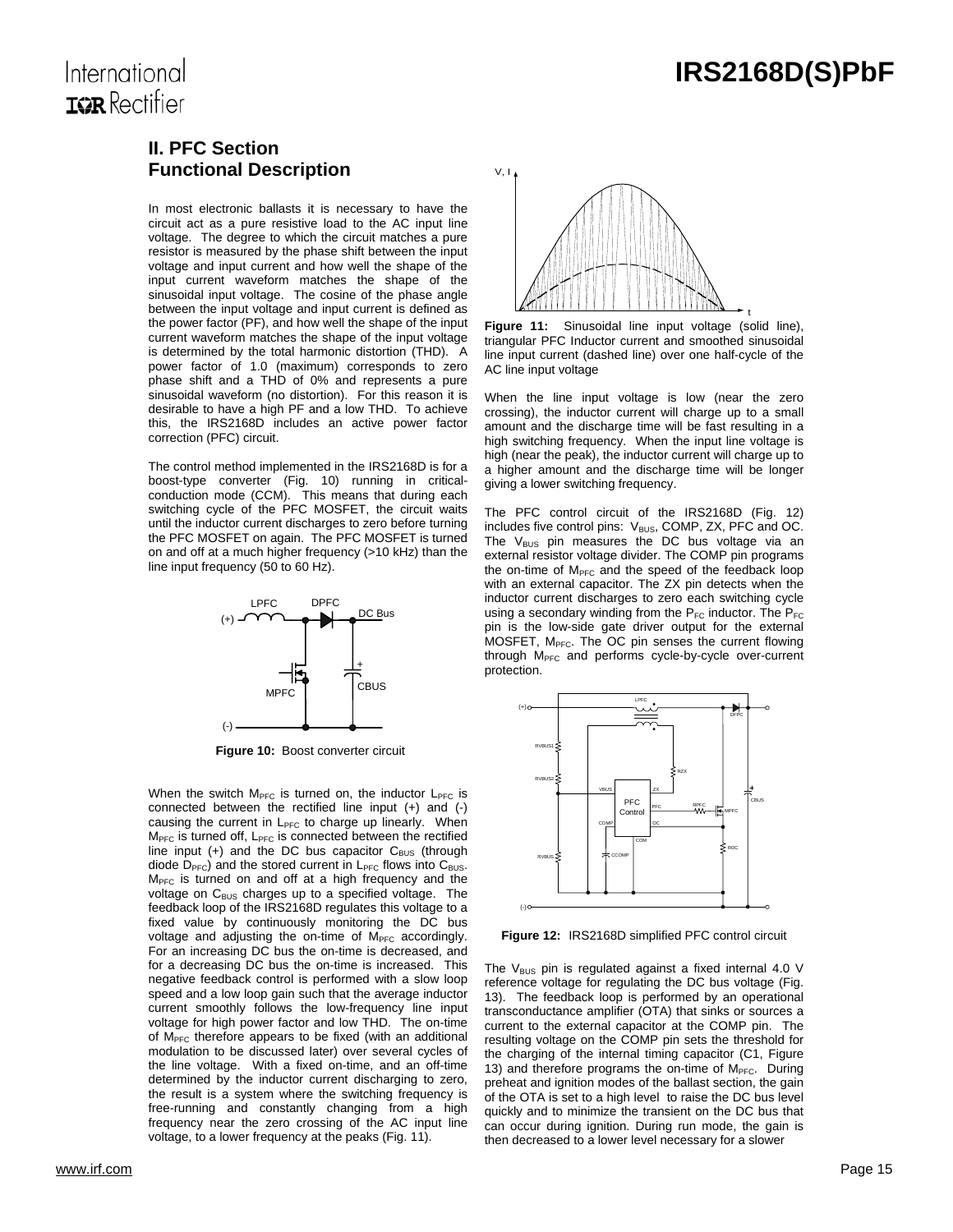loop speed for achieving high power factor and low THD.

International **TOR** Rectifier



**Figure 13:** IRS2168D detailed PFC control circuit

The off-time of  $M<sub>PFC</sub>$  is determined by the time it takes the  $L_{\text{PFC}}$  current to discharge to zero. The zero current level is detected by a secondary winding on LPFC that is connected to the ZX pin through an external current limiting resistor  $R_{ZX}$ . A positive-going edge exceeding the internal 2 V threshold ( $V_{ZXTH+}$ ) signals the beginning of the off-time. A negative-going edge on the ZX pin falling below 1.7 V ( $V_{ZXTH+}$  -  $V_{ZXHYS}$ ) will occur when the  $L_{PFC}$ current discharges to zero which signals the end of the off-time and  $M<sub>PFC</sub>$  is turned on again (Fig. 14). The cycle repeats itself indefinitely until the PFC section is disabled due to a fault detected by the ballast section (Fault Mode), an over-voltage or undervoltage condition on the DC bus, or, the negative transition of ZX pin voltage does not occur. Should the negative edge on the ZX pin not occur, M<sub>PFC</sub> will remain off until the watch-dog timer forces a turn-on of  $M<sub>PFC</sub>$  for an on-time duration programmed by the voltage on the COMP pin. The watch-dog pulses occur every 400  $\mu s$  (t<sub>WD</sub>) indefinitely until a correct positive- and negative-going signal is detected on the ZX pin and normal PFC operation is resumed. Should the OC pin exceed the 1.2 V ( $V_{OCTH+}$ ) over-current threshold during the on-time, the PFC output will turn off. The circuit will then wait for a negative-going transition on the ZX pin or a forced turn-on from the watch-dog timer to turn the PFC output on again.



**Figure 14:** Inductor current, PFC pin, ZX pin and OC pin timing diagram

#### On-time Modulation Circuit

A fixed on-time of  $M<sub>PEC</sub>$  over an entire cycle of the line input voltage produces a peak inductor current which naturally follows the sinusoidal shape of the line input voltage. The smoothed averaged line input current is in phase with the line input voltage for high power factor but the total harmonic distortion (THD), as well as the individual higher harmonics, of the current can still be too high. This is mostly due to cross-over distortion of the line current near the zero-crossings of the line input voltage. To achieve low harmonics that are acceptable to international standard organizations and general market requirements, an additional on-time modulation circuit has been added to the PFC control. This circuit dynamically increases the on-time of  $M<sub>PFC</sub>$  as the line input voltage nears the zero-crossings (Fig. 15). This causes the peak  $L<sub>PEC</sub>$  current, and therefore the smoothed line input current, to increase slightly higher near the zerocrossings of the line input voltage. This reduces the amount of cross-over distortion in the line input current which reduces the THD and higher harmonics to low levels.



**Figure 15:** On-time modulation circuit timing diagram

#### DC Bus Over-voltage Protection

Should over-voltage occur on the DC bus and the VBUS pin exceeds the internal 4.3 V threshold  $(V_{\text{BUSOV+}})$ , the PFC output is disabled (set to a logic 'low'). When the DC bus decreases again and the  $V_{\text{BUS}}$  pin decreases below the internal 4.15 V threshold ( $V_{\text{BUSOV}}$ ), a watch-dog pulse is forced on the PFC pin and normal PFC operation is resumed.

#### DC Bus Undervoltage Reset

When the input line voltage decreases, the on-time of M<sub>PFC</sub> increases to keep the DC bus constant. The ontime will continue to increase as the line voltage continues to decrease until the OC pin exceeds the internal 1.2 V over-current threshold  $(V_{OCTH+})$ . At this time, the on-time can no longer increase and the PFC can no longer supply enough current to keep the DC bus fixed for the given load power. This will cause the DC bus to begin to decrease. The decreasing DC bus will cause the  $V_{\text{BUS}}$  pin to decrease below the internal 3.0 V threshold (V<sub>BUSUV-</sub>) (Fig. 12).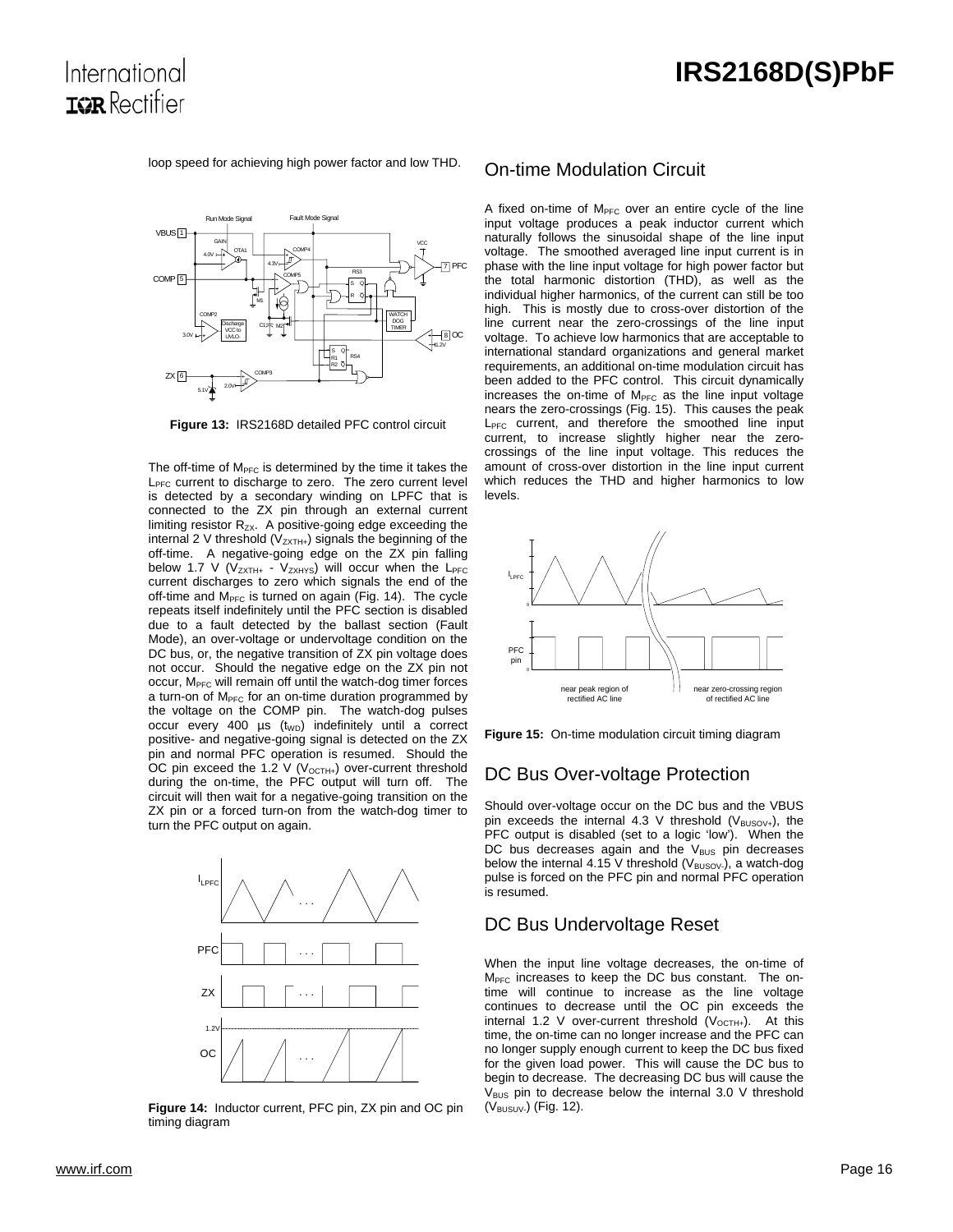### International **TOR** Rectifier

When this occurs,  $V_{CC}$  is discharged internally to UVLO. The IRS2168D enters UVLO mode and both the PFC and ballast sections are disabled. The start-up supply resistor to  $V_{CC}$ , together with the micro-power start-up current, should be set such that the ballast turns on at an AC line input voltage above the level at which the DC bus begins to drop. The current-sensing resistor at the OC pin sets the maximum PFC current and therefore sets the maximum on-time of M<sub>PFC</sub>. This prevents saturation of the PFC inductor and programs the minimum low-line input voltage for the ballast. The micro-power supply resistor to  $V_{CC}$  and the current-sensing resistor at the OC pin program the on and off input line voltage thresholds for the ballast. With these thresholds correctly set, the ballast will turn off due to the 3.0 V undervoltage threshold ( $V_{BUSUV}$ ) on the  $V_{BUS}$  pin, and on again at a higher voltage (hysterisis) due to the supply resistor to  $V_{CC}$ .

### **III. Ballast Design Equations**

Note: The results from the following design equations can differ slightly from actual measurements due to IC tolerances, component tolerances, and oscillator over- and under-shoot due to internal comparator response time.

#### Step 1: Program Run Frequency

The run frequency is programmed with the timing resistor  $R_{FMIN}$  at the FMIN pin. Use graph in Fig. 16 ( $R_{FMIN}$  vs. Frequency) to select  $R_{FMIN}$  value for desired run frequency.



Figure 16: f<sub>OSC</sub> vs R<sub>FMIN</sub>

#### Step 2: Program Preheat Frequency

The preheat frequency is programmed with timing resistors  $R_{FMIN}$  and  $R_{PH}$ . The timing resistors are connected in parallel for the duration of the preheat time. Use graph in Fig. 14 (R<sub>FMIN</sub> vs. Frequency) to select  $R_{EQUIV}$  value for desired preheat frequency. Then  $R_{PH}$  is given as:

$$
R_{PH} = \frac{R_{FMIN} \cdot R_{EQUIV}}{R_{FMIN} - R_{EQUIV}} \tag{1}
$$

#### Step 3: Program Preheat Time and Ignition Time

The preheat time is defined by the time it takes for the external capacitor on pin C<sub>PH</sub> to charge up to V<sub>CPHEOP+</sub>. An external resistor  $(R_{\text{CPH}})$  connected to  $V_{\text{CC}}$  charges capacitor  $C_{PH}$ . The preheat time is therefore given as:

$$
t_{PH} \approx R_{CPH} \cdot C_{PH} \qquad \qquad \text{[s]} \tag{2}
$$

or

$$
C_{PH} \approx \frac{t_{PH}}{R_{CHH}}
$$
 [F] (3)

The ignition time is defined by the time it takes for the external capacitor on pin  $C_{PH}$  to charge up the second time from  $V_{\text{CPHSOL}}$  to  $V_{\text{CPHRUN}}$ . The ignition time is therefore given as:

$$
t_{IGN} \approx 0.4 \cdot t_{PH} \tag{8}
$$

#### Step 4: Program Ignition Ramp Time

The ignition ramp time is defined by the time it takes for the external capacitor on pin VCO to charge up to 2 V. The external timing resistor  $(R_{PH})$  connected to  $F_{MIN}$ charges capacitor  $C_{VCO}$ . The ignition ramp time is therefore given as:

$$
t_{RAMP} = R_{PH} \cdot C_{VCO} \qquad \text{[s]} \tag{5}
$$

or

or

$$
C_{VCO} \approx \frac{t_{RAMP}}{R_{PH}} \tag{6}
$$

#### Step 5: Program Maximum Ignition Current

The maximum ignition current is programmed with the external resistor  $R_{CS}$  and an internal threshold of 1.2 V  $(V_{\text{CSTH+}})$ . This threshold determines the over-current limit of the ballast, which will be reached when the frequency ramps down towards resonance during ignition and the lamp does not ignite. The maximum ignition current is given as:

$$
I_{IGN} \approx \frac{1.2}{R_{CS}} \tag{A} \text{ [A] (peak)} \tag{7}
$$

$$
R_{CS} \approx \frac{1.2}{I_{IGN}} \tag{8}
$$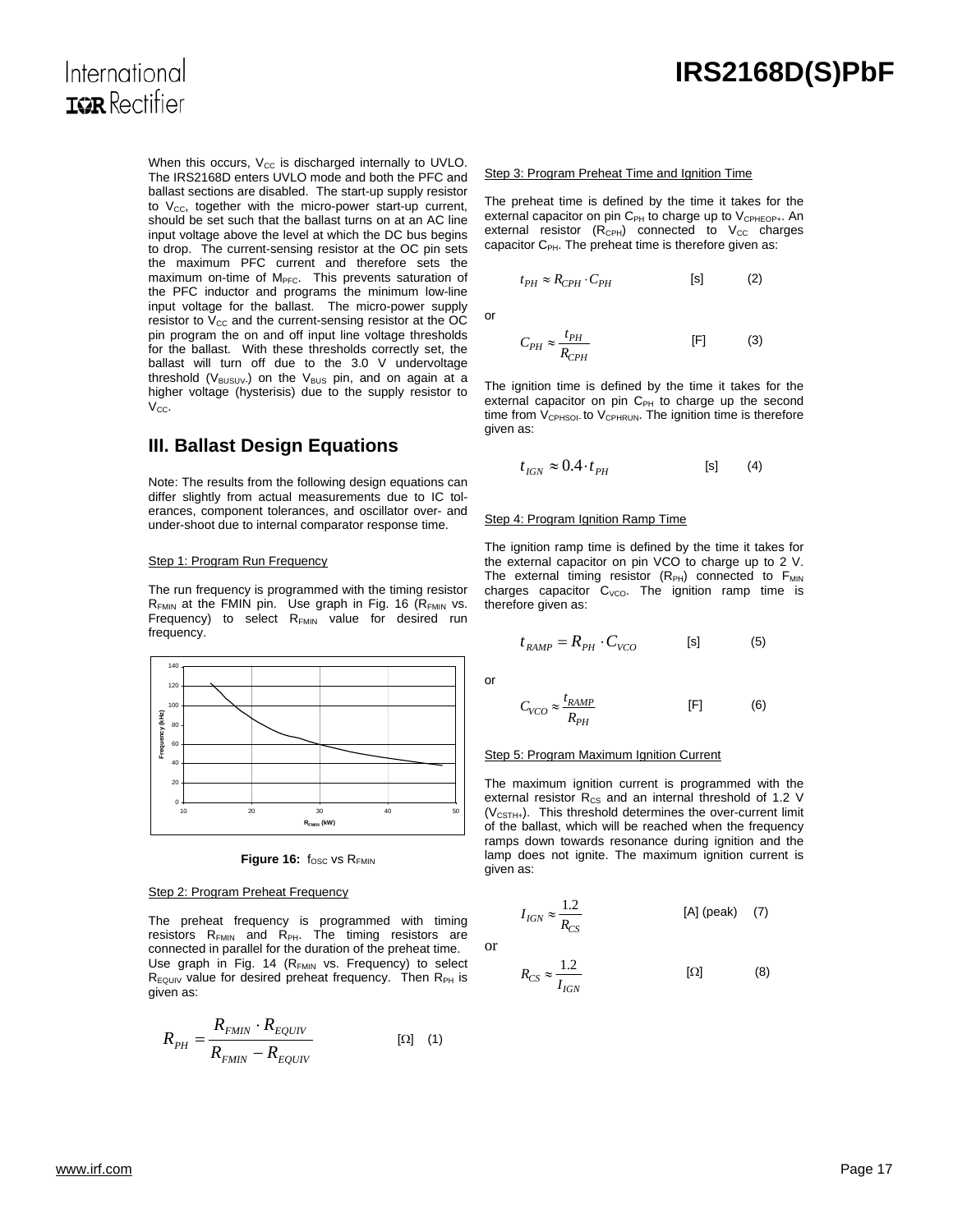

# International **IGR** Rectifier

### **IV. PFC Design Equations**

Step1: Calculate PFC inductor value:

$$
L_{PFC} = \frac{(8e-6)\cdot(VBUS-VAC_{RMS}\sqrt{2})\cdot VAC_{RMS}\cdot\eta}{2\cdot\sqrt{2}\cdot P_{OUT}}
$$
 [H] (1)

where,

| <b>VBUS</b> | $=$ DC bus voltage                  |
|-------------|-------------------------------------|
| $VAC_{RMS}$ | $=$ Nominal rms AC input voltage    |
| n           | $=$ PFC efficiency (typically 0.95) |
| $P_{OUT}$   | $=$ Ballast output power            |

Step 2: Calculate peak PFC inductor current:

$$
i_{PK} = \frac{2 \cdot \sqrt{2} \cdot P_{OUT}}{VAC_{MIN} \cdot \eta}
$$
 [A] (peak) (2)

where,

 $VAC_{MIN}$  = Minimum rms AC input voltage

Note: The PFC inductor must not saturate at  $i_{PK}$  over the specified ballast operating temperature range. Proper core sizing and air-gapping should be considered in the inductor design.

#### Step 3: Calculate PFC over-current resistor ROC value:

$$
R_{OC} = \frac{1.2}{i_{PK}}\tag{3}
$$

Step 4: Calculate start-up resistor  $R_{VCC}$  value:

$$
R_{VCC} = \frac{VAC_{MIN_{PK}} + 10}{IQCCUV} \tag{4}
$$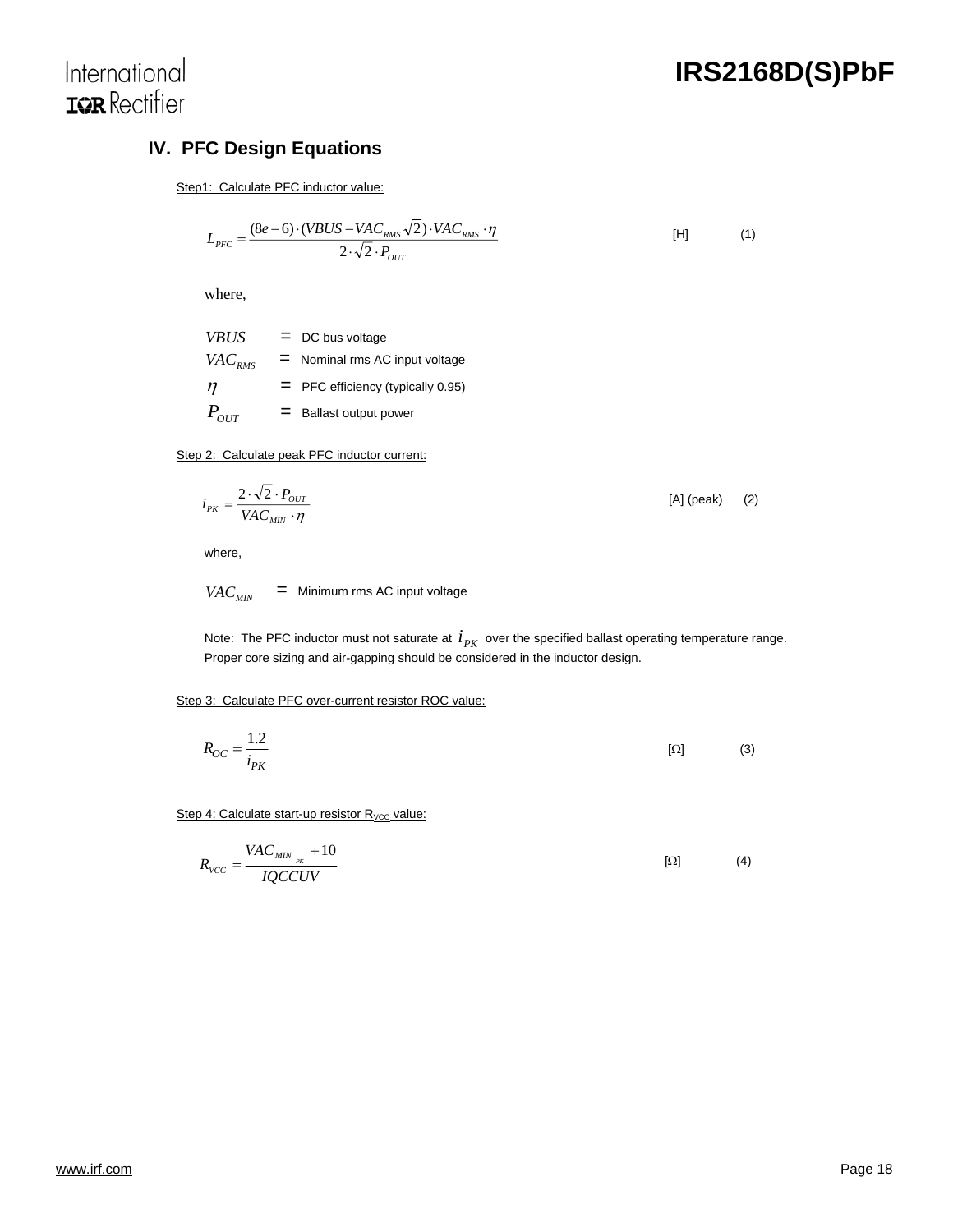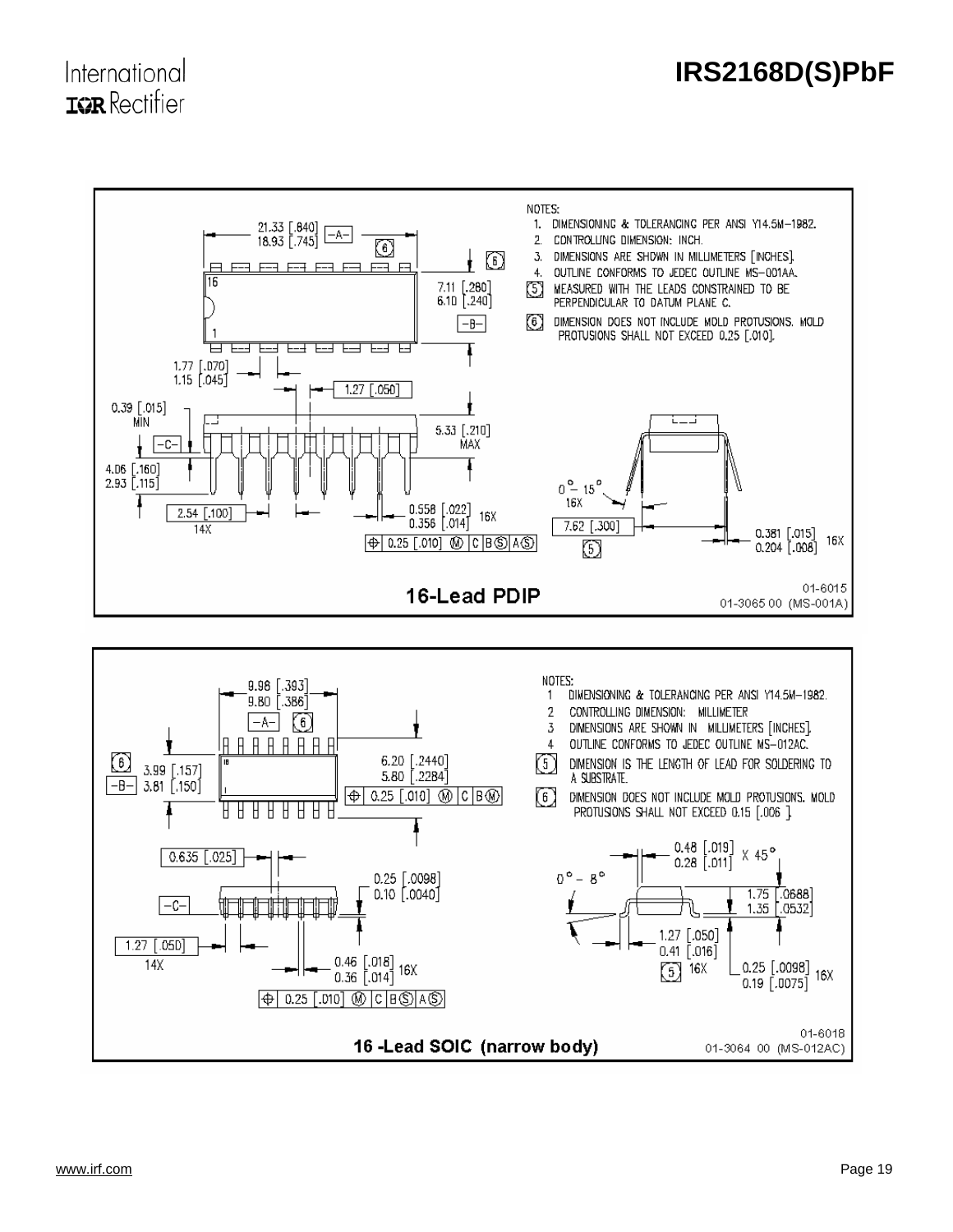

#### CARRIER TAPE DIMENSION FOR 16SOICN

|                           | Metric |       |       | Imperial |
|---------------------------|--------|-------|-------|----------|
| Code                      | Min    | Max   | Min   | Max      |
| Α                         | 7.90   | 8.10  | 0.311 | 0.318    |
| $\overline{\mathbf{B}}$   | 3.90   | 4.10  | 0.153 | 0.161    |
| $\overline{\overline{C}}$ | 15.70  | 16.30 | 0.618 | 0.641    |
| $\overline{\mathsf{D}}$   | 7.40   | 7.60  | 0.291 | 0.299    |
| $\overline{\mathsf{E}}$   | 6.40   | 6.60  | 0.252 | 0.260    |
| F                         | 10.20  | 10.40 | 0.402 | 0.409    |
| G                         | 1.50   | n/a   | 0.059 | n/a      |
| Έ                         | 1.50   | 1.60  | 0.059 | 0.062    |



#### REEL DIMENSIONS FOR 16SOICN

|      | Metric |        |        | Imperial |  |
|------|--------|--------|--------|----------|--|
| Code | Min    | Max    | Min    | Max      |  |
| ΙA   | 329.60 | 330.25 | 12.976 | 13.001   |  |
| IВ   | 20.95  | 21.45  | 0.824  | 0.844    |  |
| IC   | 12.80  | 13.20  | 0.503  | 0.519    |  |
| ID   | 1.95   | 2.45   | 0.767  | 0.096    |  |
| E    | 98.00  | 102.00 | 3.858  | 4.015    |  |
| F    | n/a    | 22.40  | n/a    | 0.881    |  |
| G    | 18.50  | 21.10  | 0.728  | 0.830    |  |
| Iн   | 16.40  | 18.40  | 0.645  | 0.724    |  |